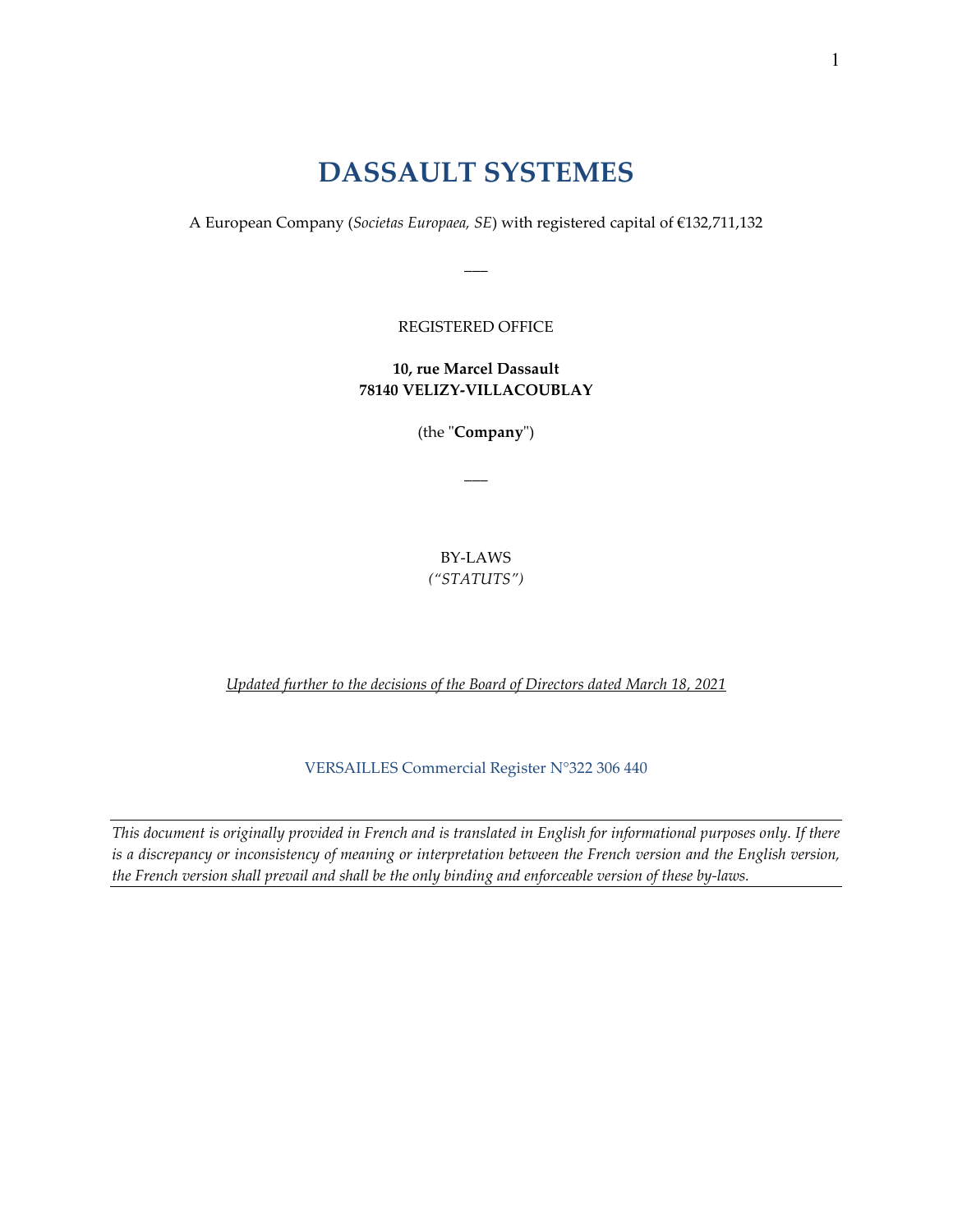# **TABLE OF CONTENTS**

| <b>TITLE I</b>   |                          | FORM - PURPOSE - NAME - PRINCIPAL OFFICE - DURATION                                                                  |
|------------------|--------------------------|----------------------------------------------------------------------------------------------------------------------|
| Article          | $1 -$                    | Corporate form                                                                                                       |
| Article          | $2 -$                    | Purpose                                                                                                              |
| Article          | $3 -$                    | Name                                                                                                                 |
| Article          | $4 -$                    | Principal office                                                                                                     |
| Article          | $5 -$                    | Duration                                                                                                             |
| <b>TITLE II</b>  | $\overline{\phantom{a}}$ | <b>REGISTERED SHARE CAPITAL</b>                                                                                      |
| Article          | $6 -$                    | Registered share capital                                                                                             |
| Article          | $7 -$                    | Increase in capital                                                                                                  |
| Article          | $8-$                     | Paying up of shares                                                                                                  |
| Article          | $9-$                     | Reduction-amortization of registered share capital                                                                   |
| Article          | $10 -$                   | Form of shares                                                                                                       |
| Article          | $11 -$                   | Indivisibility of shares                                                                                             |
| Article          | $12 -$                   | <b>Transfer of shares</b>                                                                                            |
| Article          | $13 -$                   | Rights and obligations attached to shares                                                                            |
| <b>TITLE III</b> | $\overline{\phantom{a}}$ | ADMINISTRATION AND AUDIT OF THE COMPANY                                                                              |
| Article          | $14 -$                   | Board of directors                                                                                                   |
| Article          | $15 -$                   | Chairman-organization of the board of directors                                                                      |
| Article          | $16 -$                   | Deliberations of the board                                                                                           |
| Article          | $17 -$                   | <b>Minutes</b>                                                                                                       |
| Article          | $18 -$                   | Powers of the board of directors - committees                                                                        |
| Article          | $19 -$                   | General management - delegations of powers - corporate signature                                                     |
| Article          | $20 -$                   | Compensation of directors, chairman of the board of directors, of general management, of agents                      |
|                  |                          | of the board of directors and of committee members                                                                   |
| Article          | $21 -$                   | Liability of directors and general management                                                                        |
| Article          | $22 -$                   | Regulated agreements                                                                                                 |
| Article          | $23 -$                   | Independent auditors                                                                                                 |
| <b>TITLE IV</b>  | $\overline{\phantom{a}}$ | <b>SHAREHOLDERS MEETINGS</b>                                                                                         |
| Article          | $24 -$                   | Nature of shareholders meetings                                                                                      |
| Article          | $25 -$                   | Notice of meeting and procedure of shareholders meetings                                                             |
| Article          | $26 -$                   | Agenda                                                                                                               |
| Article          | $27 -$                   | Admission to shareholders meetings - proxies                                                                         |
| Article          | $28 -$                   | Procedure of shareholders meeting - officers - minutes                                                               |
| Article          | $29 -$                   | Quorum - vote                                                                                                        |
| Article          | $30 -$                   | Ordinary shareholders meeting                                                                                        |
| Article          | $31 -$                   | Extraordinary shareholders meeting                                                                                   |
| Article          | $32 -$                   | Special meetings                                                                                                     |
| Article          | $33 -$                   | Shareholders' right of disclosure                                                                                    |
| <b>TITLE V</b>   |                          | FISCAL YEAR - ANNUAL<br>FINANCIAL STATEMENTS -ALLOCATION<br><b>AND</b><br><b>DISTRIBUTION OF PROFITS - DIVIDENDS</b> |
| Article          | $34 -$                   | <b>Fiscal</b> year                                                                                                   |
| Article          | $35 -$                   | Annual financial statements                                                                                          |
| Article          | $36 -$                   | Allocation and distribution of profits                                                                               |
| Article          | $37 -$                   | Payment of dividends                                                                                                 |
| <b>TITLE VI</b>  |                          | <b>SERIOUS LOSSES - DISSOLUTION - LIQUIDATION</b>                                                                    |
| Article          | $38 -$                   | Shareholders' Equity Less Than Half Of Registered Capital                                                            |
| Article          | $39 -$                   | Dissolution - Liquidation                                                                                            |
| <b>TITLE VII</b> |                          | <b>DISPUTES</b>                                                                                                      |
| Article          | $40 -$                   | <b>Disputes</b>                                                                                                      |
|                  |                          |                                                                                                                      |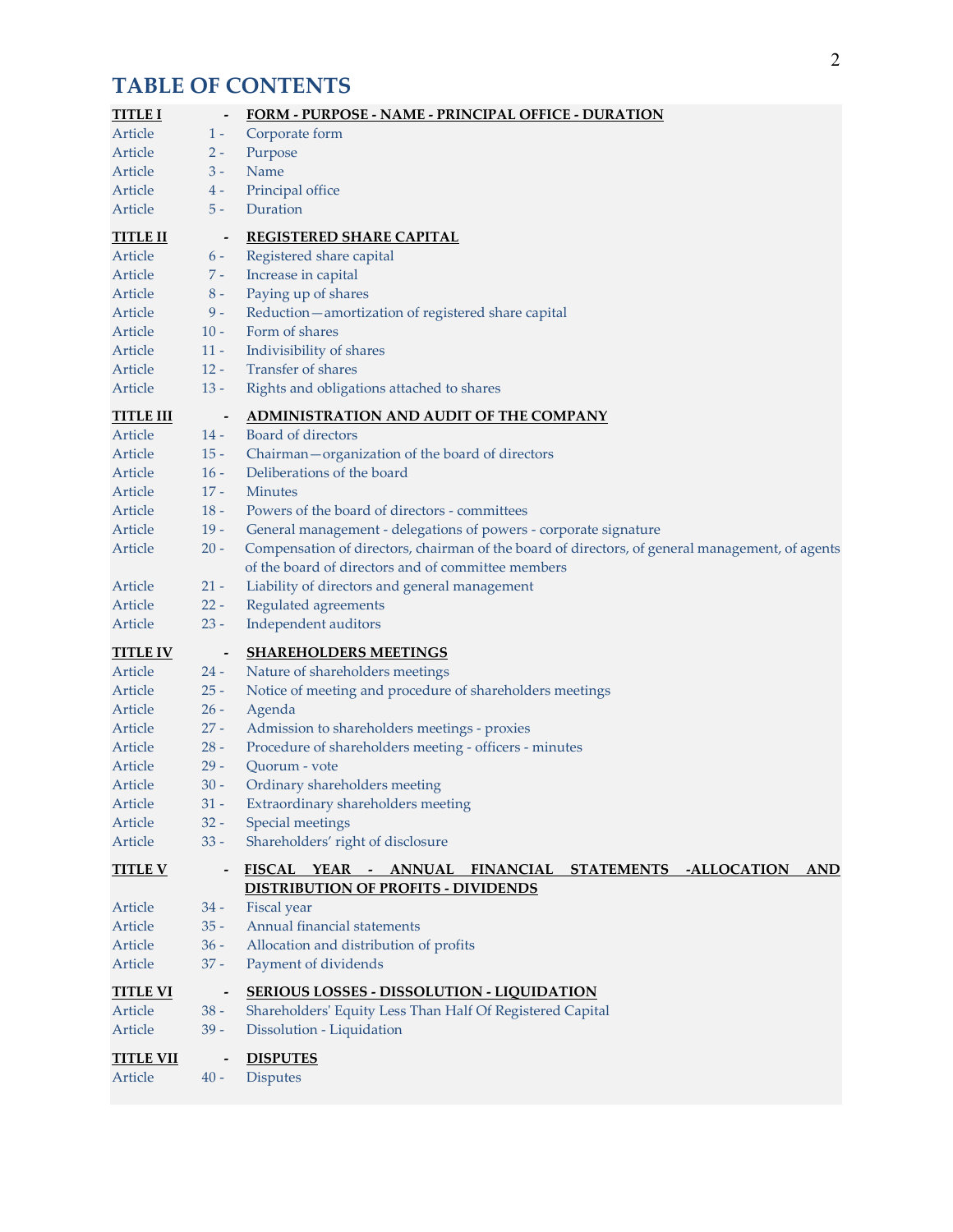#### **TITLE I**

## **FORM - PURPOSE - NAME - PRINCIPAL OFFICE - DURATION**

#### **ARTICLE 1 - CORPORATE FORM**

The Company has been converted from the form of a corporation ("*société anonyme*") into a European public limited-liability Company (Societas Europaea). It is governed by the provisions of Regulation (EC) No 2157/2001 as well as by French provisions in force at any time (hereinafter the "Law"), as well as by these bylaws.

#### **ARTICLE 2 - PURPOSE**

The purpose of the Company, in France as well as abroad, shall be as follows:

- the conception, development, producing, marketing, purchase, sale, brokerage, rental, maintenance and the provision of after-sale services of software, digital content and / or computer hardware,
- the supply and providing of services of data centers, including the supply of online software services as a service and the operation and supply of the corresponding infrastructures, and
- the supply and providing of services to users notably in the area of training, demonstration, methodology, display and utilization,
- the supply and sale of computer resources, together or separate from the supply or sale of software or services,

notably in the areas of 3D design, solutions, modeling, simulation, manufacturing, operations planning, collaboration, lifecycle management, business intelligence, marketing or 3D for public

at large in the domains of products, nature and life.

The purpose of the Company shall also be:

- the creation, acquisition, rental and management-lease of any on-going business, signing leases, and the establishment and operation of any facilities,
- the acquisition, operation or sale of any industrial or intellectual property rights as well as any knowhow in the field of computers, and
- more generally, taking an interest in any business or company created or to be created as well as in any legal, economic, financial, industrial, civil commercial, personal or real property enterprise connected directly or indirectly, in whole or in part, with the purposes above or any similar or related purposes.

#### **ARTICLE 3 - NAME**

The name of the Company is:

#### DASSAULT SYSTEMES

In all instruments and documents issued by the Company the name of the Company must be preceded or followed by the abbreviation "SE" and must include the stated registered share capital and the Company's location and registration number in the Commercial Register.

## **ARTICLE 4 - REGISTERED OFFICE**

The Company's registered and head office are at:

10, rue Marcel Dassault, 78140 VELIZY VILLACOUBLAY

The head office may be transferred to any location within the same *département* (administrative area)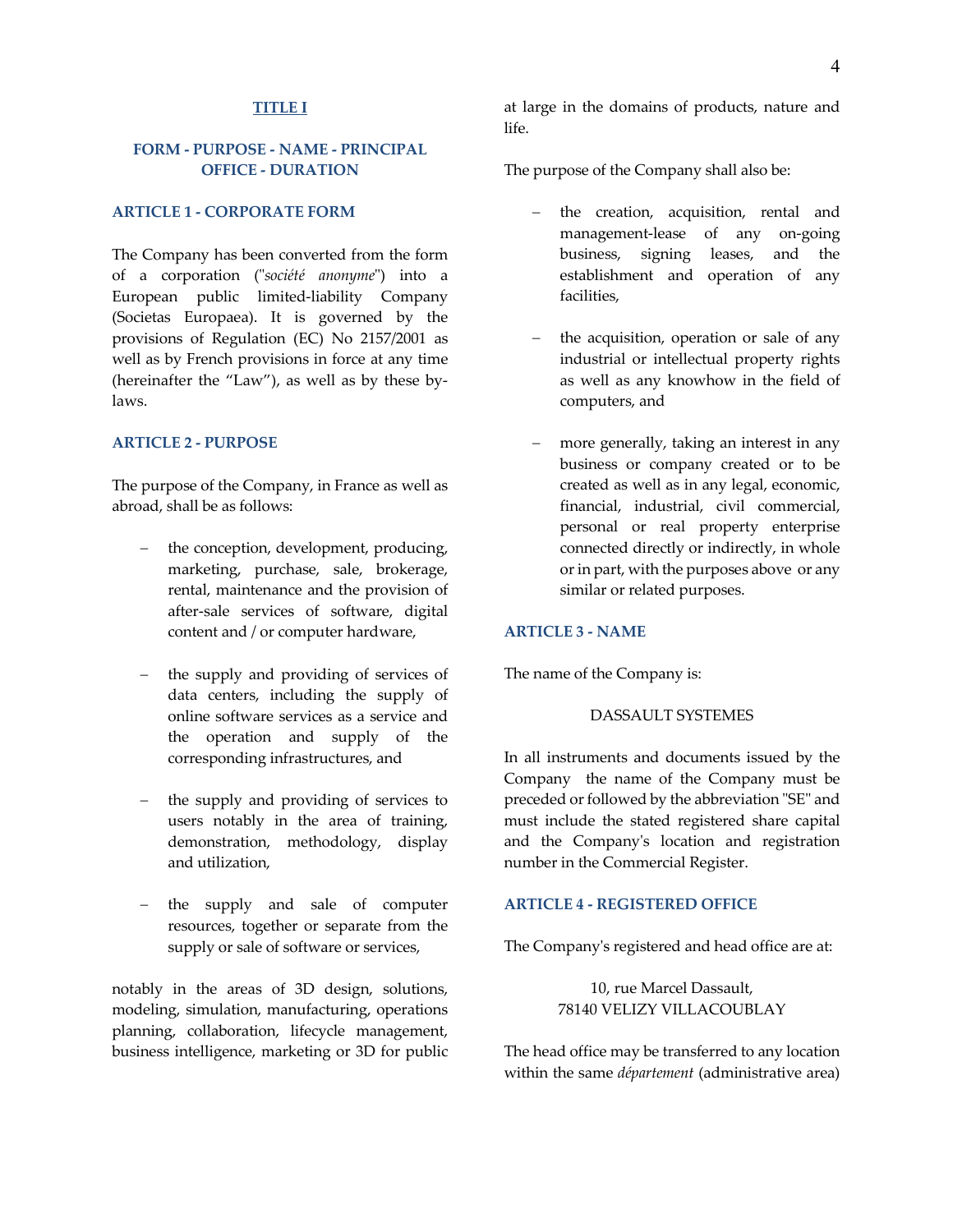or in a bordering *département*, by simple decision of the Board of Directors, subject to confirmation of such decision by the next ordinary shareholders meeting and in any other location in France or in another Member State of the European Union by virtue of a decision of an extraordinary shareholders meeting, subject to the provisions of the Law.

At the time of a transfer decided upon by the Board of Directors, the Board is authorized to modify the by-laws as necessary.

The Board of Directors shall have the authority to form agencies, offices and branches anywhere that it deems useful as well as to eliminate them.

## **ARTICLE 5 - DURATION**

The duration of the Corporation is set to expire 99 years from August 4, 1981, the date of its registration in the Commercial Register, except in the event of extension or earlier dissolution.

### **TITLE II**

#### **REGISTERED SHARE CAPITAL**

## **ARTICLE 6 - REGISTERED SHARE CAPITAL**

The registered share capital is fixed at the amount of 132,711,132 Euros (One hundred thirty two million, seven hundred eleven thousand, one hundred thirty two euros).

It is divided into 265,422,264 fully-paid shares of a single class of common stock, nominal value 0.50 Euro per share.

## **ARTICLE 7 - INCREASE IN CAPITAL**

The registered capital may be increased by any means and by any method provided by the Law.

#### **ARTICLE 8 - PAYING UP OF SHARES**

In the event of shares subscribed for in cash, the subscriber must pay at least one quarter of their par value at the time of their subscription and, if applicable, the entirety of any issue premium.

The remainder shall be paid for in one or more installments upon decision of the Board of Directors and must be paid within the maximum time period imposed by the Law in effect at the time and in the proportions determined by the Board of Directors.

Calls for funds shall be brought to the attention of subscribers through publication at least six days prior to the date set for each payment in a journal of legal notices of the *département* in which the principal office is located and in the *Bulletin des Annonces Légales Obligatoires* or by registered letter with return receipt requested sent to the registered shareholders within the same time period, or by any other method authorized by Law.

The Board of Directors may authorize early payment for shares under the conditions that it deems appropriate.

Any delay in the payment of sums owed shall automatically, and with no need for any formality, be subject to the payment of interest at the statutory rate, as of the due date, without prejudice to the personal action that the Company may bring against a defaulting shareholder and the enforcement measures provided by Law.

# **ARTICLE 9 – REDUCTION — AMORTIZATION OF REGISTERED SHARE CAPITAL**

An extraordinary shareholders meeting may decrease the registered share capital or may delegate to the Board of Directors the powers necessary for such decrease. Under no circumstances may the decrease infringe on the equality of the shareholders.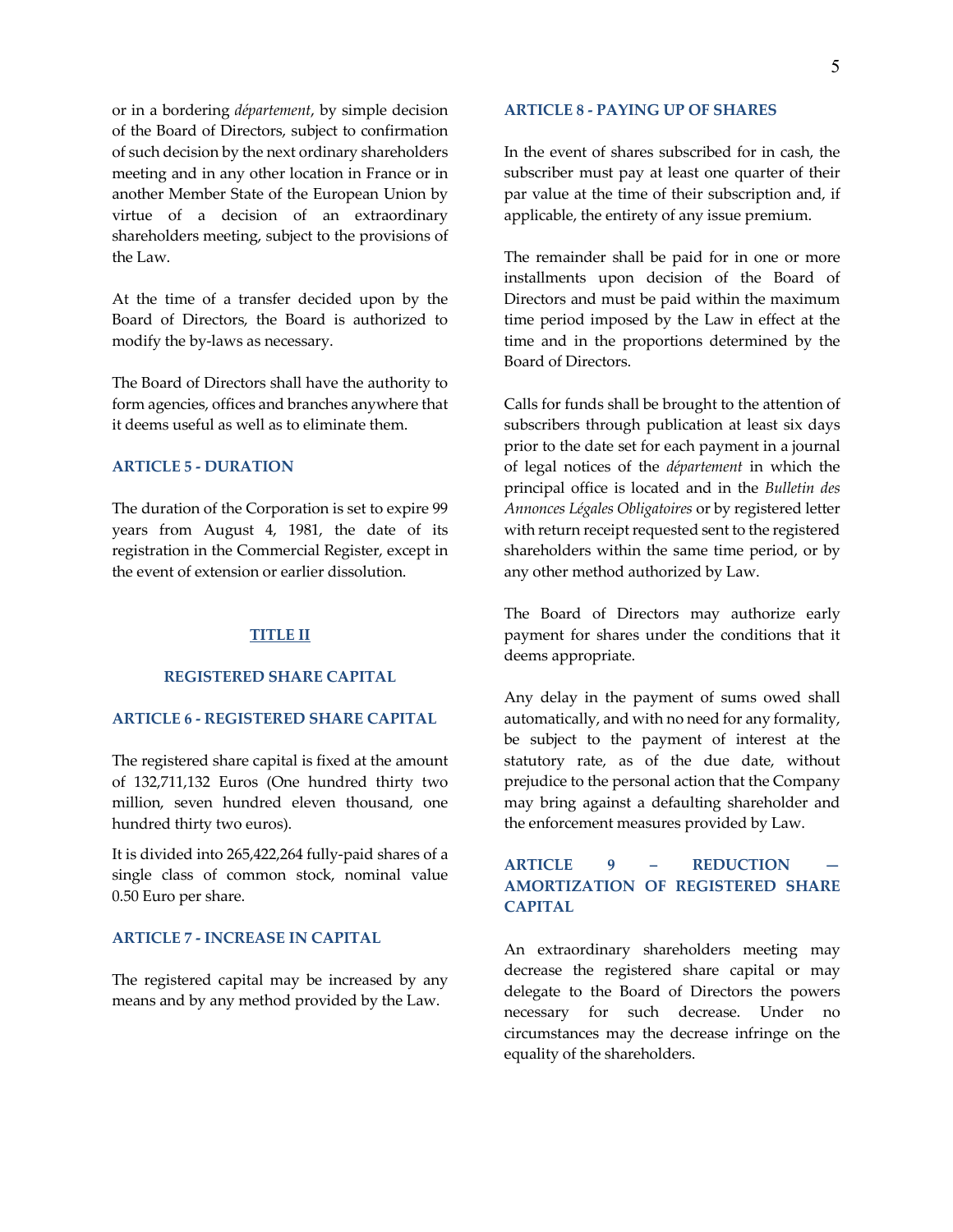The decision to reduce the registered share capital to a sum inferior to the minimum provided by the Law may only be made in the case of a share capital increase intended to bring the registered share capital to a sum at least equal to that minimum amount unless the Company is converted into a corporation ("*société anonyme*").

If these provisions are not observed, any interested party may bring legal action to dissolve the Company.

However, the court may not pronounce the dissolution if, on the day of its judgment, the rectification has occurred. The share capital may be amortized pursuant to the provisions of the Law.

## **ARTICLE 10 - FORM OF SHARES**

Shares shall be in the form of registered or bearer shares, at the shareholder's discretion.

Until they are fully paid-up, shares may not be held in bearer form.

Shares shall give rise to an entry in an individual account under the conditions and according to the methods provided by the Law.

The Company may, at any time, in accordance with the provisions of the Law, request information from the central custodian of financial instruments the name or designation, nationality and address of the holders of bearer shares of the Company that confer, immediately or in the future, the right to vote at the Company's shareholders meetings, and the quantity of shares held by each of them and, where applicable, any restrictions which may affect the securities.

## **ARTICLE 11 - INDIVISIBILITY OF SHARES**

Shares shall be indivisible with respect to the Company. Joint-owners of shares shall be represented at shareholders meetings by one of

them or by a common agent of their choice. In the absence of any agreement between them as to the choice of an agent, such agent shall be appointed by Order of the Chief Judge of the Commercial Court ruling in chambers at the request of the more diligent joint-owner.

In case of stripping of the ownership of the shares, the voting rights attached to the share belongs to the bare owner, except for the decisions relating to the allocation of profits for which it belongs to the beneficial owner.

The shareholder's right to have access to corporate documents or to consult them may also be exercised by each joint owner of shares, by the beneficial owner and the bare owner of shares.

## **ARTICLE 12 - TRANSFER OF SHARES**

1. Shares shall be transferable under the conditions and according to the methods provided by the Law. Transfers shall be made from one account to another account.

> Transfers of shares by an event that does not constitute a trade shall be accomplished upon proof of the conveyance pursuant to the Law.

- 2. All shares, whether paid in cash or in kind, may be traded as of their issuance subject to the exceptions of the Law. In particular:
	- in the event of a share capital increase, shares may only be traded upon the effectiveness of such an increase,
	- transfers of shares that are not paid-up as required shall not be authorized.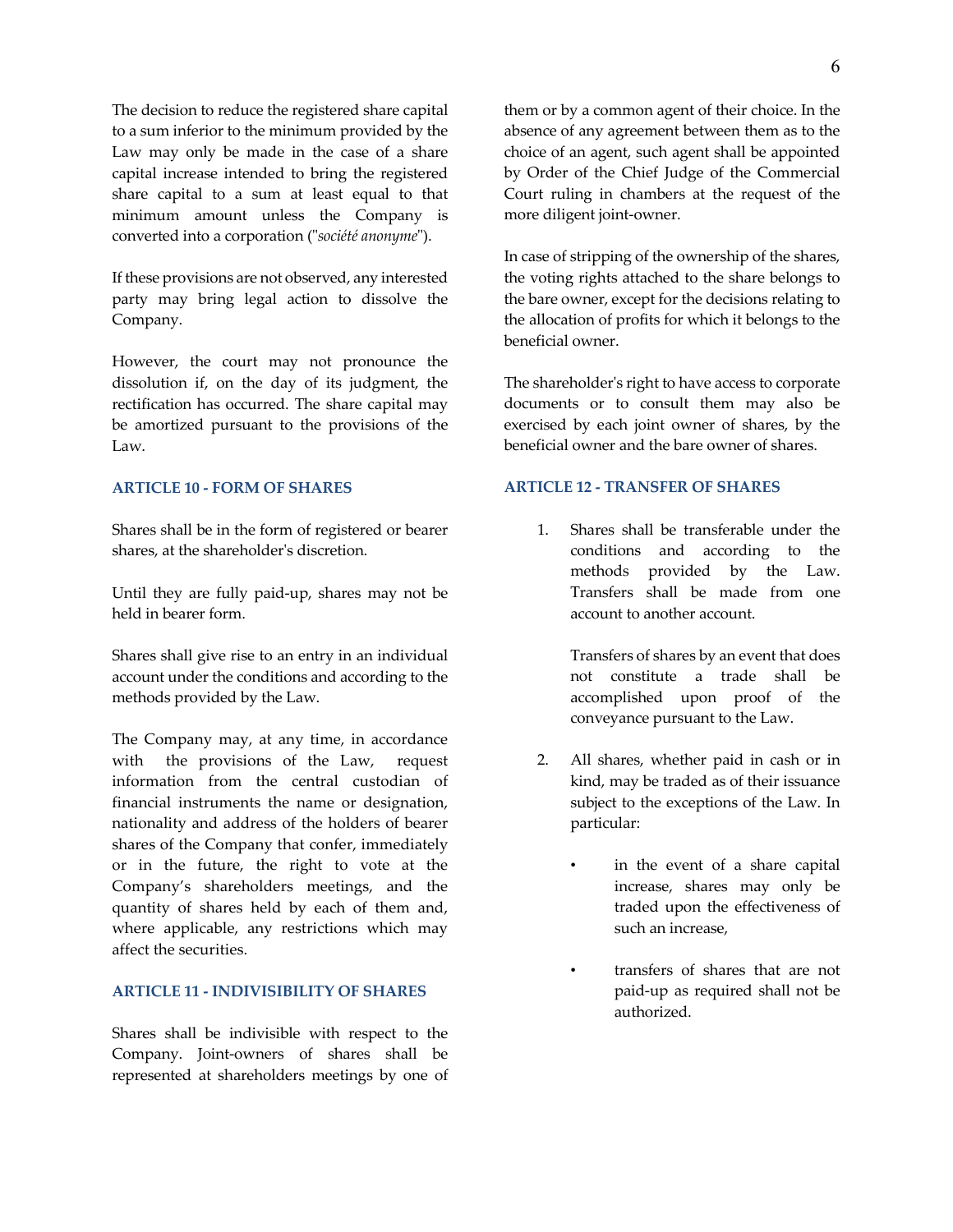Trading of shares to be offered, but not yet offered, shall be prohibited, unless the Law provides for an exception.

3. Shares shall remain tradable after the dissolution of the Company, up to the close of the liquidation.

# **ARTICLE 13 - RIGHTS AND OBLIGATIONS ATTACHED TO SHARES**

1. Subject to any preferential rights that might be granted to one or more classes of shares that are created, each share entitles the holder thereof to (i) an ownership right in the Company in proportion to the percentage of capital that such share represents, (ii) the right to vote under the conditions set by the Law and these by-laws (in particular, the double voting right provided for in Article 29, paragraph 2. of these bylaws) and (iii) be represented at shareholders meetings, under the legal conditions set by Law and these bylaws.

All shareholders shall have the right to be informed of the operations of the Company and to obtain certain corporate documents at the times and under the conditions provided by Law and these by-laws.

2. Shareholders shall be liable for losses only to the extent of their capital contributions.

Except as provided by the Law and these by-laws, no majority may impose on shareholders any increase in their commitments. The rights and obligations attached to a share shall be transferred with it to all future holders.

The ownership of a share shall automatically entail compliance with the decisions of shareholders meetings and to these by-laws.

Heirs, creditors, successors in interest or other representatives of a shareholder may not, under any pretext, demand the affixing of seals onto corporate documents or assets, request the distribution or public sale of such assets, nor interfere in the administration of the Company. To exercise their rights, they must rely on corporate procedures and the decisions of the shareholders meetings.

- 3. Whenever it is necessary to possess a certain number of shares in order to exercise any right, in the event of exchange, consolidation or attribution of shares, or when there is a capital increase or decrease, merger or any other transaction, the shareholders possessing a number of shares inferior to the number required may exercise such rights only on the condition that they personally acquire the required number of shares.
- 4. In addition to the obligation provided for by the Law to inform the Company of the upward or downward crossing of the thresholds of capital or voting rights in accordance with the conditions set force in Articles L. 233-7 et seq. of the *Code de commerce*, any individual or legal entity who, directly or indirectly, acting alone or in concert with others, acquires ownership of securities representing at least 2.5% of the Company's share capital or voting rights must notify the Company, by registered letter with return receipt requested, of the total number of shares or voting rights that he holds within 4 trading days of such acquisition.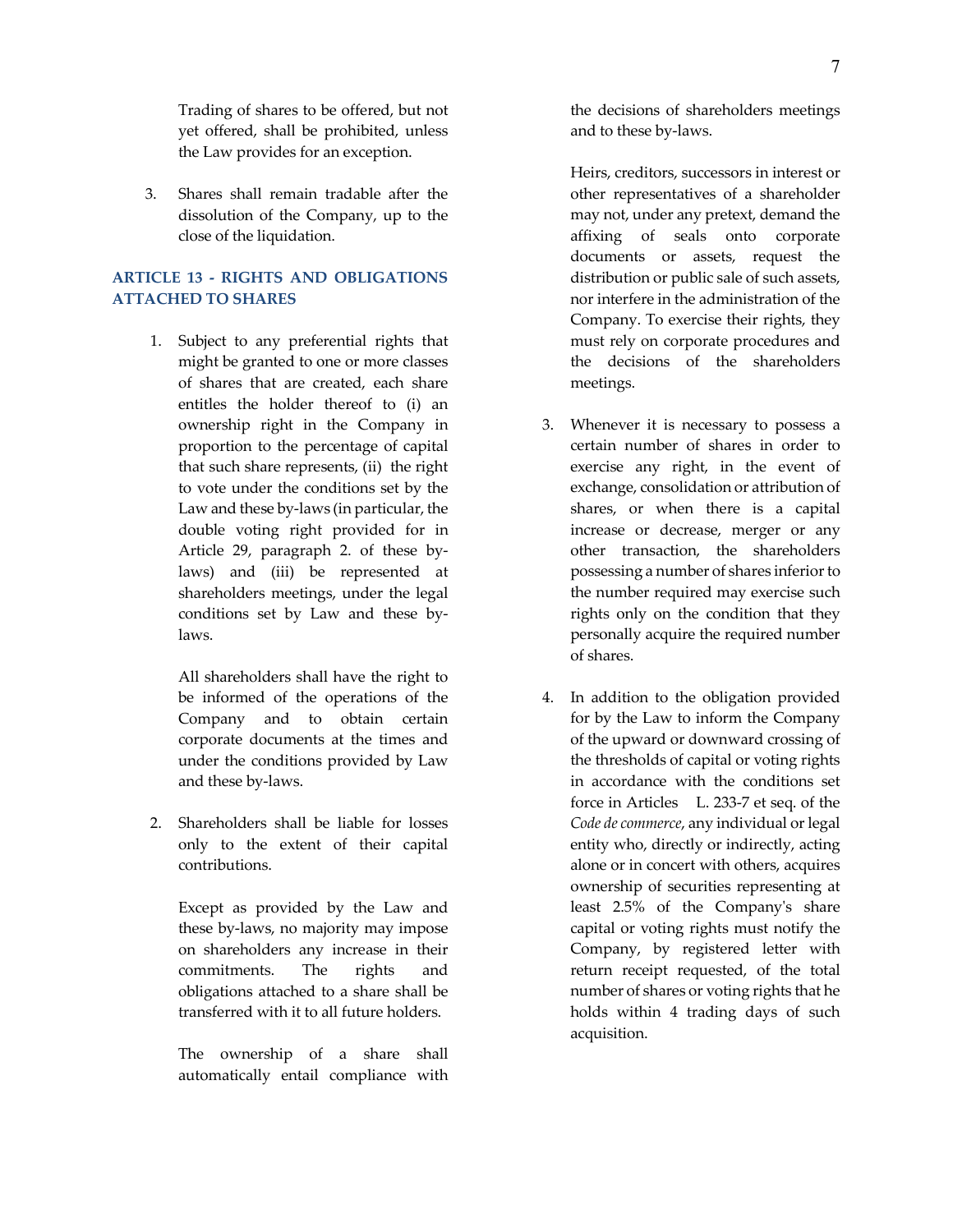This declaration must be also made each time a threshold of 2.5% up to and including 50% of the Company's total share capital or voting rights is crossed.

The declaration mentioned above must also be made when the amount of share capital held falls below the abovementioned thresholds.

For each declaration indicated above, the declaring person must certify that the declaration made does indeed include all shares or voting rights held or possessed, pursuant to Article L. 233- 7 of the *Code de commerce*. It must also indicate the date(s) of acquisition or transfer of its shares.

Failure to comply with this notification obligation may result in the suspension for up to two years of the voting rights attached to the shares exceeding the 2.5% threshold that should have been reported, if requested in the minutes of a shareholders meeting by one or more shareholders holding equity securities representing at least 2.5% of the Company's share capital or voting rights. The two-year suspension will begin to run upon rectification of the notification.

#### **TITLE III**

# **ADMINISTRATION AND AUDIT OF THE COMPANY**

#### **ARTICLE 14 - BOARD OF DIRECTORS**

1. Composition

The Company shall be administered by a Board of Directors established in accordance with the Law.

Directors shall be appointed and their positions renewed by an ordinary shareholders meeting, which may remove them at any time.

However, in the event of merger or splitup, directors may be appointed by an extraordinary shareholders meeting.

Directors may be individuals or legal entities. Directors who are legal entities must, at the time of their appointment, designate a permanent representative, who shall be subject to the same conditions and obligations and who shall incur the same civil and criminal liability as if he were a director on his own behalf, without prejudice to the joint and several liability of the legal entity that he represents. This mandate of permanent representative shall be given to him for the duration of the mandate of the legal entity that he represents; it must be renewed whenever the mandate of the legal entity is renewed.

When the legal entity revokes its representative, it must so notify the Company, immediately, by registered letter and appoint a new permanent representative under the same terms; the same shall hold true in the event of death or resignation of the permanent representative.

An individual director may have multiple mandates in a board of directors or supervisory board, in so far as the rules of Law are complied with.

An employee of the Company may be appointed as director only if his/her employment contract predates his appointment and that the contract corresponds to an actual job. The number of directors bound to the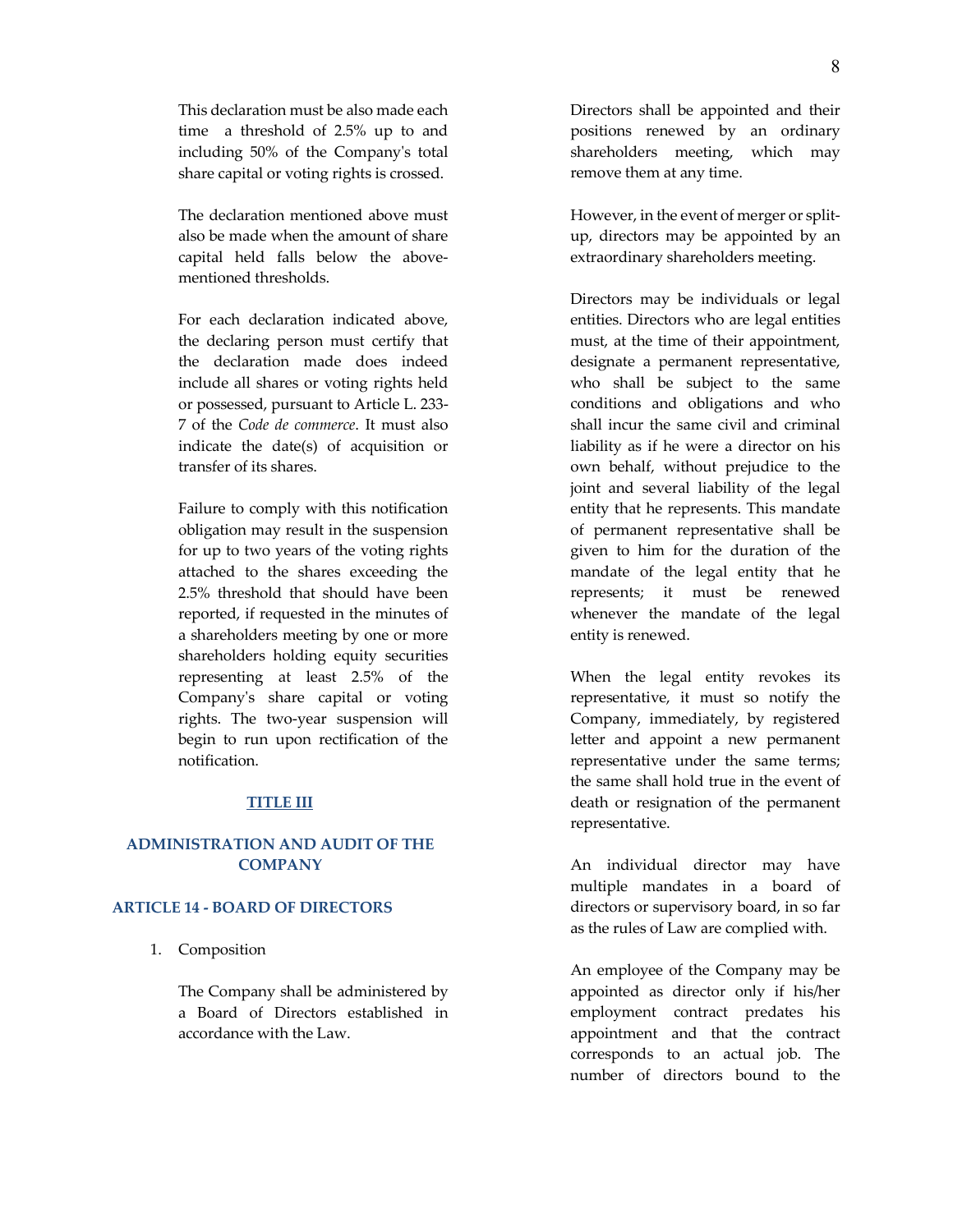Company by an employment contract may not exceed one third of the directors in office.

2. Age Limit - Term of Office

The number of directors aged 70 or over cannot exceed half the members of the Board of Directors at any time. If this limit is reached, the oldest director other than the Chairman of the Board shall automatically be considered to have resigned.

The term of office of directors is four years.

The directors' offices expire at the end of the General Meeting of Shareholders held to approve the annual financial statements for the year just ended which takes place during the year in which their term of office expires.

Directors shall always be eligible for reelection.

3. Vacancy of Seats - Cooptation

In the event of vacancy due to the death or resignation of one or more of the directors, the Board of Directors may make temporary appointments between two Shareholders Meetings.

However, if only one or two directors remain in office, such director or directors, or otherwise the auditor(s), must immediately convene the Ordinary Shareholders Meeting to fill the remaining seats on the Board of Directors.

Provisional appointments made by the Board of Directors shall be subject to confirmation by the next Ordinary Shareholders Meeting. In the absence of such confirmation, the resolutions adopted and the acts accomplished previously by the Board of Directors shall remain valid nevertheless.

A director appointed in replacement of another shall remain in office only for the un-elapsed remainder of his predecessor's term of office.

4. Directors representing employees

In accordance with Article L. 225- 27-1 of the French Commercial Code, the Board of Directors also includes two directors representing employees, appointed by each of the two trade union organizations that have obtained the highest number of votes in the first round of elections referred to in Articles L. 2122-1 and L. 2122-4 of the French Labor Code in the Company and its direct or indirect subsidiaries whose registered office is located on French territory.

If the number of directors composing the Board of Directors, excluding the directors representing employees, falls below the legal threshold for triggering the obligation to appoint a second director representing employees, the number of directors representing employees would be reduced to one at the end of the term of office of the second director representing employees. In this case, the director representing the employees would be appointed by the trade union organization that obtained the highest number of votes in the first round of elections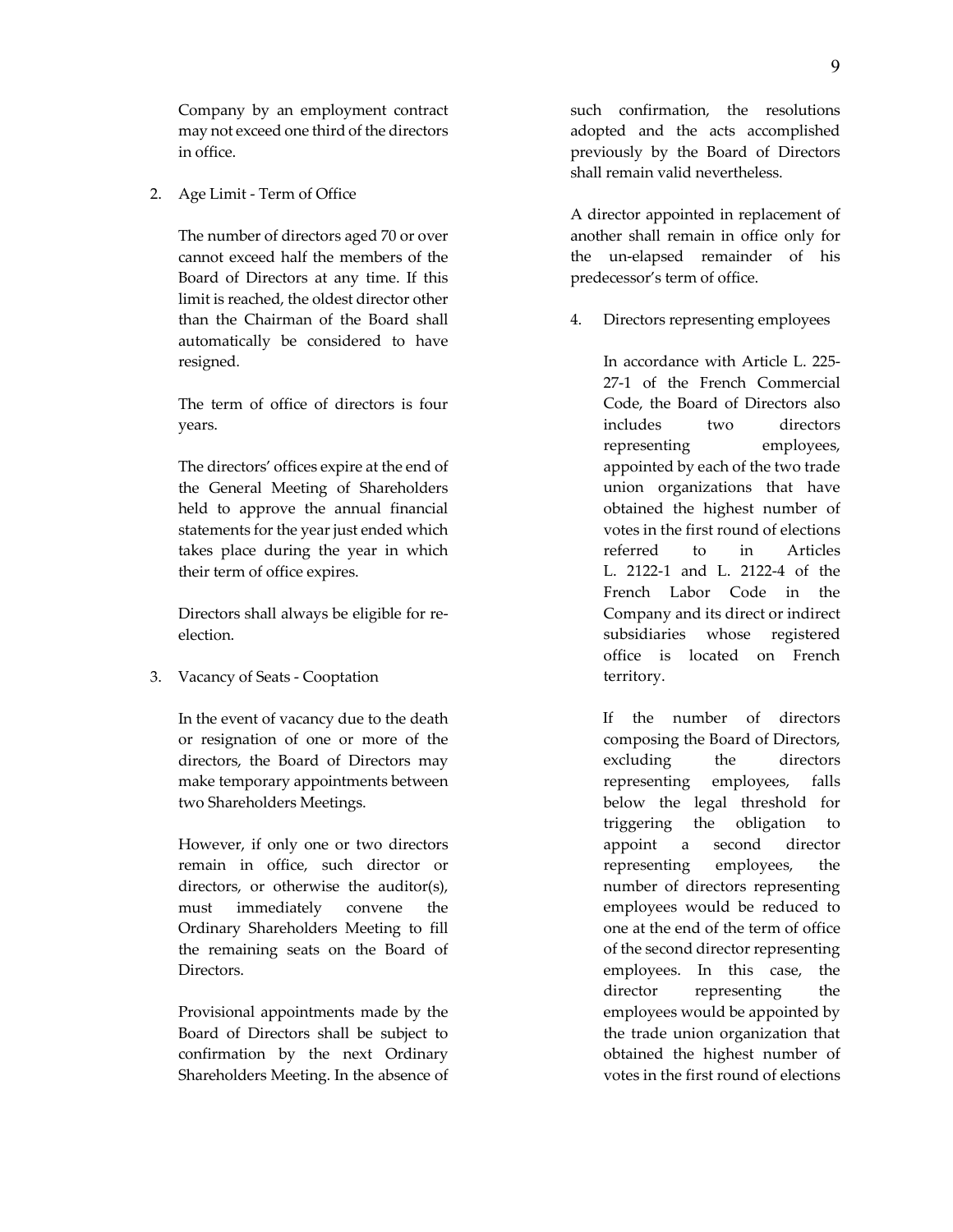referred to in Articles L. 2122-1 and L. 2122-4 of the French Labor Code in the Company and its direct or indirect subsidiaries whose registered office is located on French territory.

The failure to appoint directors representing employees pursuant to and under the conditions of the law and this article does not impair the validity of the deliberations of the Board of Directors.

The term of office of a director representing employees is four years.

The term of office of each director representing employees shall expire at the end of the General Meeting called to approve the parent company financial statements for the previous year during the year in which his or her term of office expires.

In the event of vacancy of a director representing employees, for whatever reason, his or her replacement shall be appointed according to the same procedure as the director in question and shall remain in office only for the remainder of his or her predecessor's term. Up to the date of such replacement, the Board of Directors may meet and deliberate validly.

If, at the close of a year, the provisions of Article L. 225-27-1 of the French Commercial Code are no longer applicable to the Company, the term of the directors representing employees shall expire at the end of the Ordinary

General Meeting called to approve the financial statements for that year.

Paragraphs 1 to 3 of this Article shall not apply to the directors representing employees, with the exception of the rules on simultaneous offices referred to in paragraph 1 and the rules relating to reappointment referred to in paragraph 2.

Subject to the provisions of this Article or of the provisions of the law, the directors representing employees have the same status, rights and responsibilities as other directors.

# **ARTICLE 15 - CHAIRMAN— ORGANIZATION OF THE BOARD OF DIRECTORS**

1. From among its individual members, the Board of Directors shall elect a Chairman and set his term of office, which term may not exceed his term of office as Director.

The Board of Directors may also, under the same conditions, elect a Vice-Chairman.

The Chairman may not be more than eighty-five years of age. Should he exceed this age limit, he shall be considered to have resigned automatically.

In the case of a temporary incapacity or death of the Chairman, the Vice-Chairman shall serve as Chairman on an interim basis and, in the event that no Vice Chairman has been appointed, the Board of Directors may appoint a Director to assume the role of Chairman.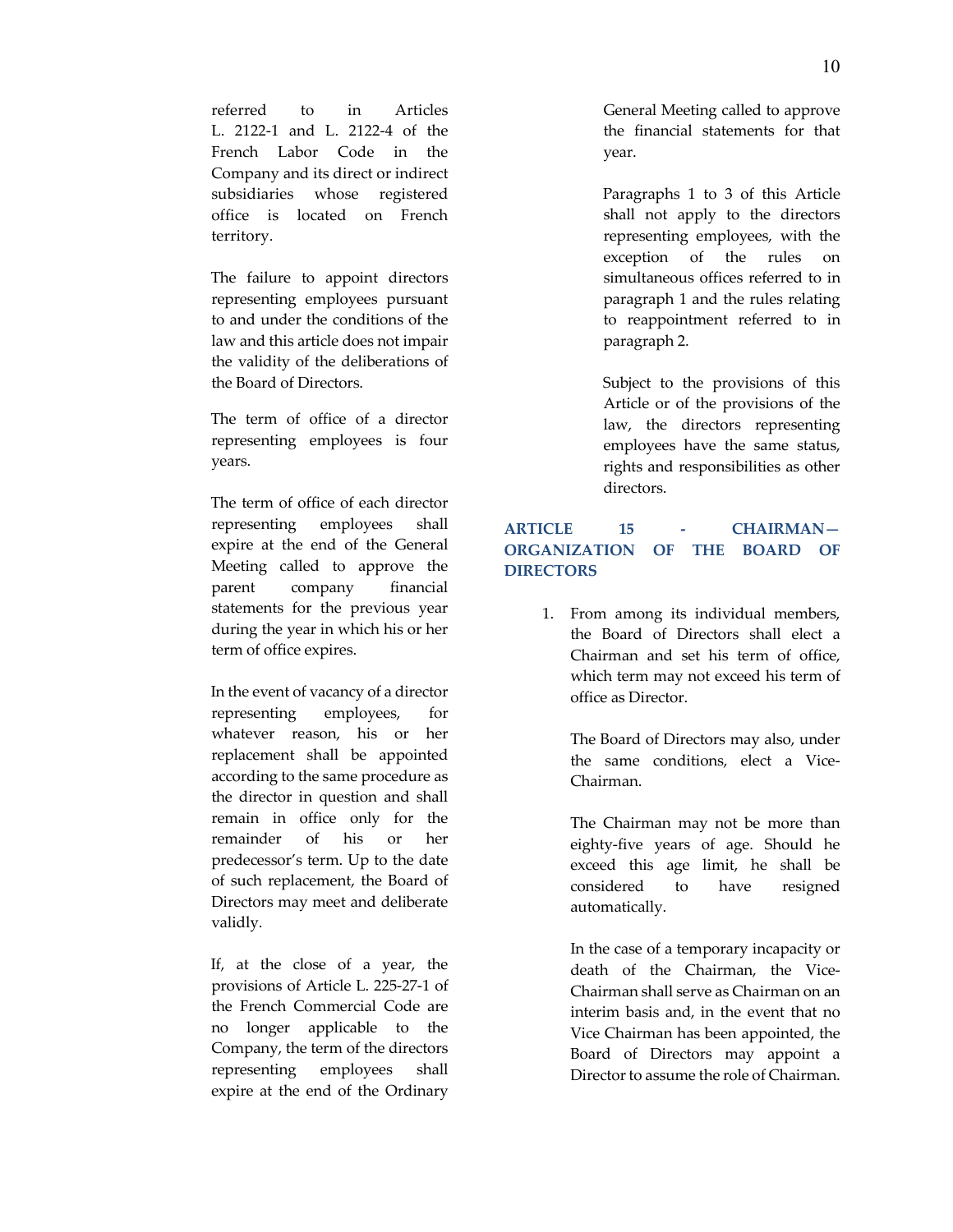The replacement of the Chairman by the Vice-Chairman or by the delegate shall end on the date of resumption of the duties of the Chairman or as the case may be, upon the election of a new Chairman

- 2. The Chairman shall organize and supervise the work of the Board of Directors, for which the Chairman is accountable to the shareholders at the shareholders general meeting. The Chairman shall watch over the running of the corporate bodies of the Company and, in particular, shall make sure that the Directors are capable of fulfilling their tasks.
- 3. Should the Chairman be absent or unavailable to preside over a meeting of the Board of Directors, the Vice-Chairman shall serve as Chair, and in the event that no Vice-Chairman has been appointed, the Board shall appoint, for that relevant meeting, one of its members present to chair the meeting.
- 4. At each meeting, the Board of Directors may appoint a secretary, who needs not be one of its members or a shareholder of the Company.
- 5. The Board of Directors may, if it deems it necessary, adopt rules of procedure applicable to the Board and make any changes to such regulations it may deem desirable or necessary.

## **ARTICLE 16 - DELIBERATIONS OF THE BOARD**

The Board of Directors shall meet as often as the interest of the Company so dictates, but at least once every three months, upon notice from the Chairman.

The Chairman of the Board of Directors shall also, within the conditions provided for by Law, call a meeting with such notice upon request of onethird of the Board's members, or of the Chief Executive Officer ("*Directeur général*"). The Chairman is bound by the requests that are made in this manner.

The Board of Directors shall either meet at the principal office of the Company or at any other location indicated in the notice of meeting addressed to each Director by first class or registered mail, by facsimile or by electronic mail.

The Board of Directors may also meet upon verbal notice, and the agenda for such a meeting may remain unset until the actual time of the meeting if all the Directors in office are present at such meeting, or, as necessary, are present at the meeting via videoconference or telecommunication in compliance with the Law and the Directors agree to the agenda.

An attendance register shall be kept and signed by the Directors participating in a meeting of the Board of Directors.

One Director may authorize another Director to represent him at a meeting of the Board of Directors, but each Director may use, at any given meeting, only one of the proxies that he has received. Proxies may be given by simple letter and even by telegram, but one and the same proxy may not be used for more than one meeting.

For deliberations to be valid, the presence in person and/or by videoconference or telecommunication in compliance with the Law and/or the representation by proxy in accordance with the preceding paragraph, of at least one half of the Directors shall be necessary.

The Board of Directors may take the decisions referred to in Article L. 225-37 of the French Commercial Code by written consultation of the Directors.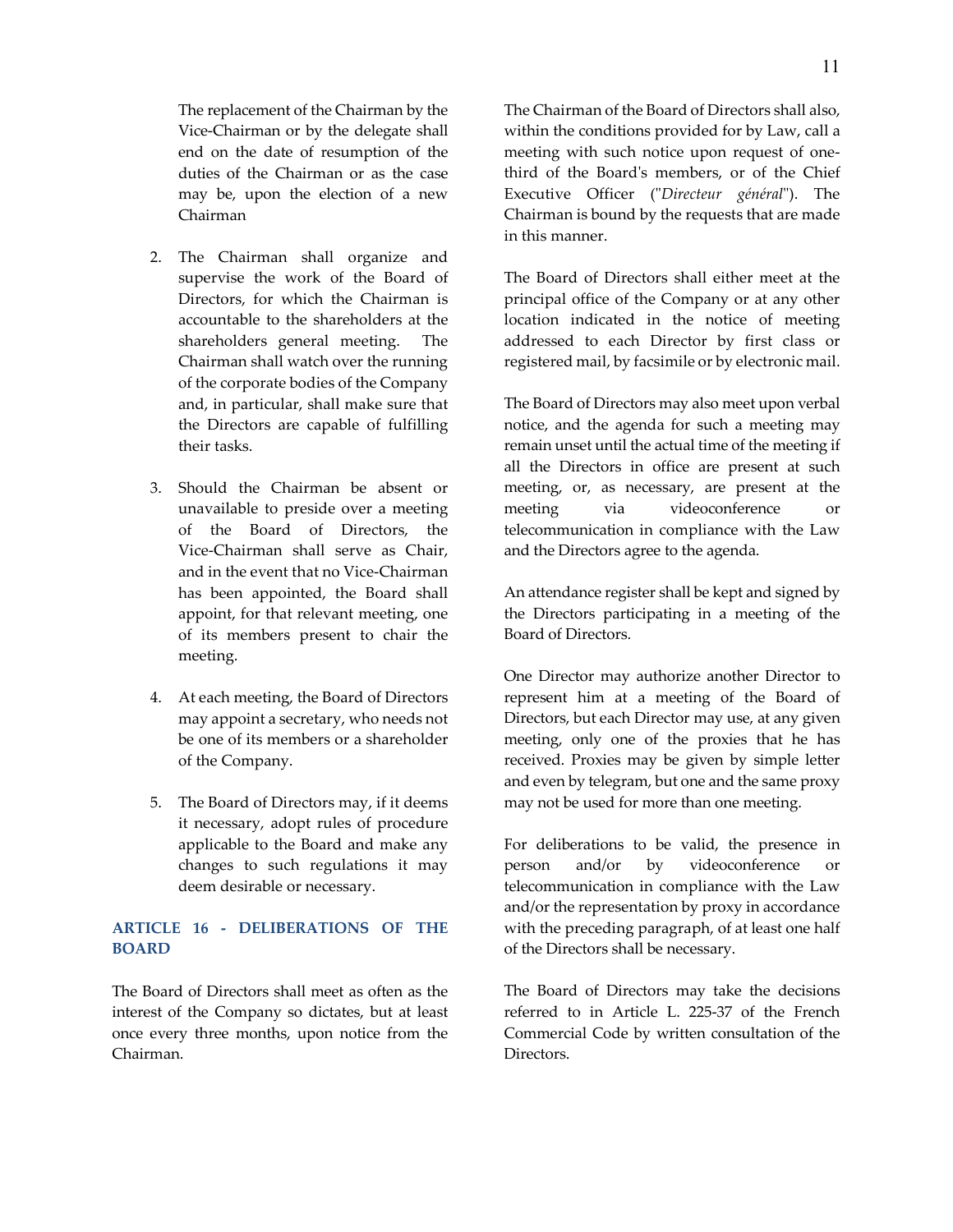Decisions shall be made by majority vote of members present, or, if the case arises, participating by videoconference, by telecommunication or represented in compliance with the Law; each Director present and/or participating by videoconference or by telecommunication in compliance with the Law shall have one vote unless he represents one of his colleagues, in which case the said Director shall have two votes.

In the event of a tie vote, the vote of the Chairman of the meeting shall be decisive.

For all decisions and where not prohibited by applicable Law or the by-laws, the Board of Directors may provide that Directors who participate in a meeting of the Board of Directors by videoconference or telecommunication will be considered present for the calculation of quorum and majority, in compliance with the Law.

At the Chairman's request, members of the Company's management and notably, the Chief Executive Officer *(Directeur général)* if not a Director, may attend meetings of the Board of Directors, with the right to speak in an advisory capacity.

Directors are required not to disclose, even after the termination of their functions, any information concerning the Company and which disclosure would be likely to cause prejudice to the interests of the Company, excluding cases in which such disclosure is required or permitted by the provisions of the Law or is in public interest. Moreover, directors, as well as all persons called to attend meetings of the Board of Directors, are held to the highest level of discretion with regard to confidential information presented as such by the Chairman of the Board of Directors.

#### **ARTICLE 17 - MINUTES**

Deliberations of the Board of Directors shall be recorded in minutes, entered or bound into a special register, numbered, initialed and kept pursuant to the Law.

Minutes shall be signed by the Chairman of the meeting and by at least one Director. Should the Chairman of the meeting be unavailable, they shall be signed by at least two Directors.

Copies or extracts of such minutes, in the event they are to be produced in courts of law or elsewhere, shall be validly certified by the Chairman of the Board of Directors, the Chief Executive Officer *(Directeur général)*, the Director temporarily delegated to act as Chairman or an agent empowered for such purpose.

# **ARTICLE 18 - POWERS OF THE BOARD OF DIRECTORS - COMMITTEES**

The Board of Directors shall determine the direction of the Company's business, oversee their implementation and discuss the conduct of business of the Company and its foreseeable evolution.

Within the limit of powers expressly allocated by Law to the shareholders meetings, the Chairman of the Board of Directors or the Chief Executive Officer *(Directeur général)*, within the limit of the Company's corporate purpose, the Board shall take up all questions concerning the Company's affairs and settle all such business through its deliberations.

The Board shall carry out all inspections and review that it judges appropriate. The Chairman or the Chief Executive Officer *(Directeur général)* of the Company shall convey to each Director all documentation and information necessary to accomplish his mission.

Generally, the Board of Directors makes all decisions and exercises all its prerogatives which, by virtue of the Law or the current by-laws, come within its powers.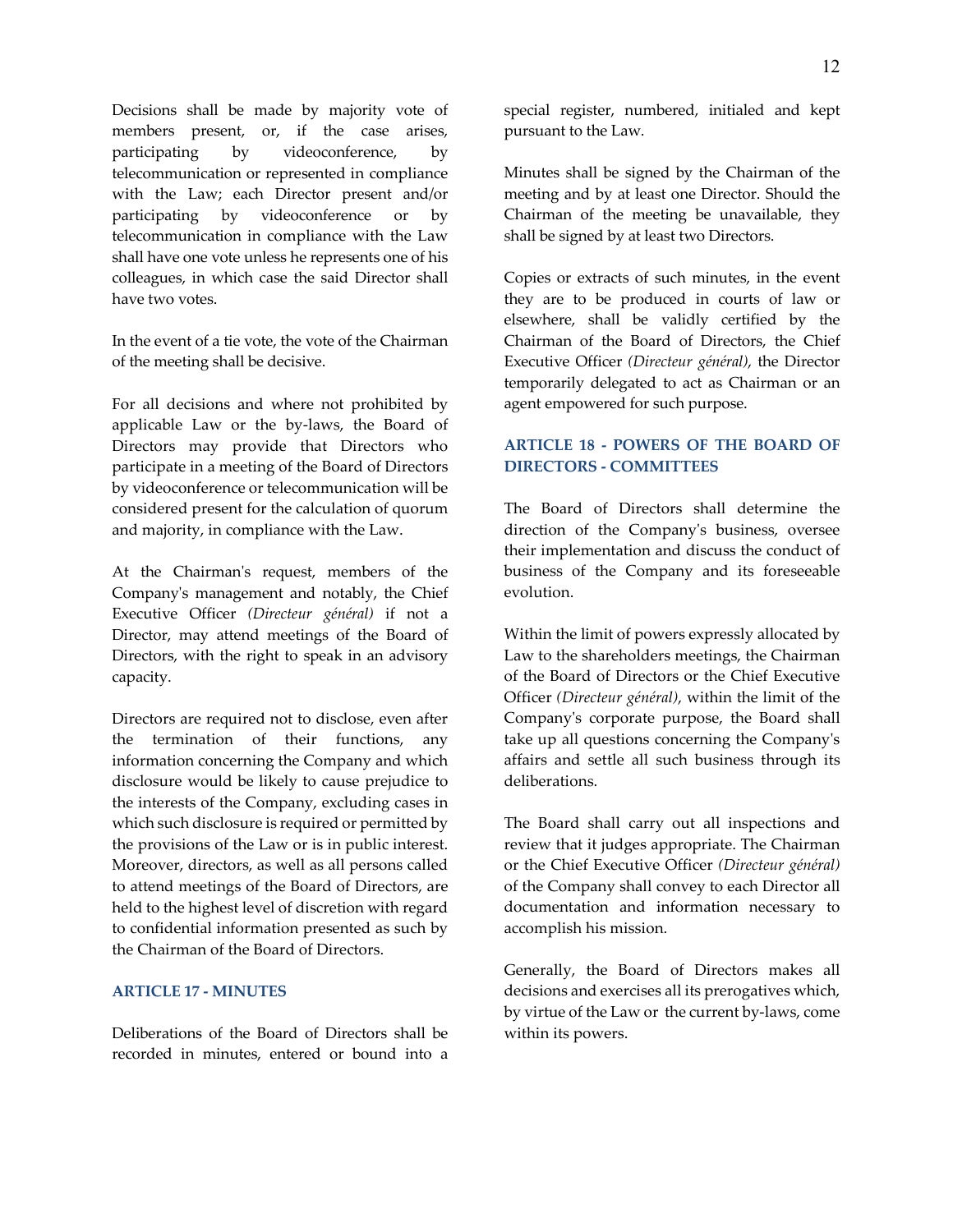The prior approval of the Board of Directors is required for the following transactions:

- 1. Guarantees, endorsements and warranties given by the Company, under the conditions determined by Article L. 225-35 of the *Code de commerce*;
- 2. Regulated agreements, under the conditions determined by Article 22 of these by-laws;
- 3. Acquisition or disposal of entities, assets or holdings (excluding intragroup transactions); and
- 4. External financing (bank or capital markets);

it being understood that, for the trnsactions referred to in paragraphs 3. and 4. above, the prior approval of the Board of Directors is required provided that the amount of such transaction exceeds the thresholds determined at the beginning of the year by the Board of Directors drawing up the accounts of the past fiscal year and that shall remain valid until the next Board of the same type.

In relations with third parties, the Company shall be committed by the acts of the Board of Directors that are not within the corporate purpose, unless it proves that the third party was aware of the fact that the act exceeded such purpose or could not have been unaware of it, considering the circumstances. Any decisions that would limit the powers of the Board of Directors shall not be enforceable with regard to third parties.

The Board of Directors may grant, to agents of its choosing, any delegation of powers to the extent that such powers are conferred by Law and by these by-laws.

The Board of Directors alone may decide to form committees to study questions that it or its Chairman submits for examination for the purposes of rendering an opinion. It shall establish the composition and powers of such committees, which shall perform their activities under its responsibility.

# **ARTICLE 19 - GENERAL MANAGEMENT - DELEGATION OF POWERS - CORPORATE SIGNATURE**

1. The general management of the Company shall be undertaken, and assumed as his responsibility, either by the Chairman of the Board of Directors, who shall take the title of Chairman and Chief Executive Officer *("Président-Directeur general")*, or by another individual appointed by the Board of Directors, which will determine the term of his office, who shall take the title of Chief Executive Officer *(Directeur général)*.

The Board of Directors shall choose between these two methods of exercising the general management of the Company by majority vote of twothirds of its members present or represented.

Shareholders and third parties will be informed of the choice made by the Board of Directors in the manner provided for by Law.

2. The Chief Executive Officer *(Directeur général)* may be dismissed at any time by the Board of Directors. If dismissal is without cause, costs for damages and related interest may arise, unless the Chief Executive Officer *(Directeur général)* is also Chairman of the Board of Directors.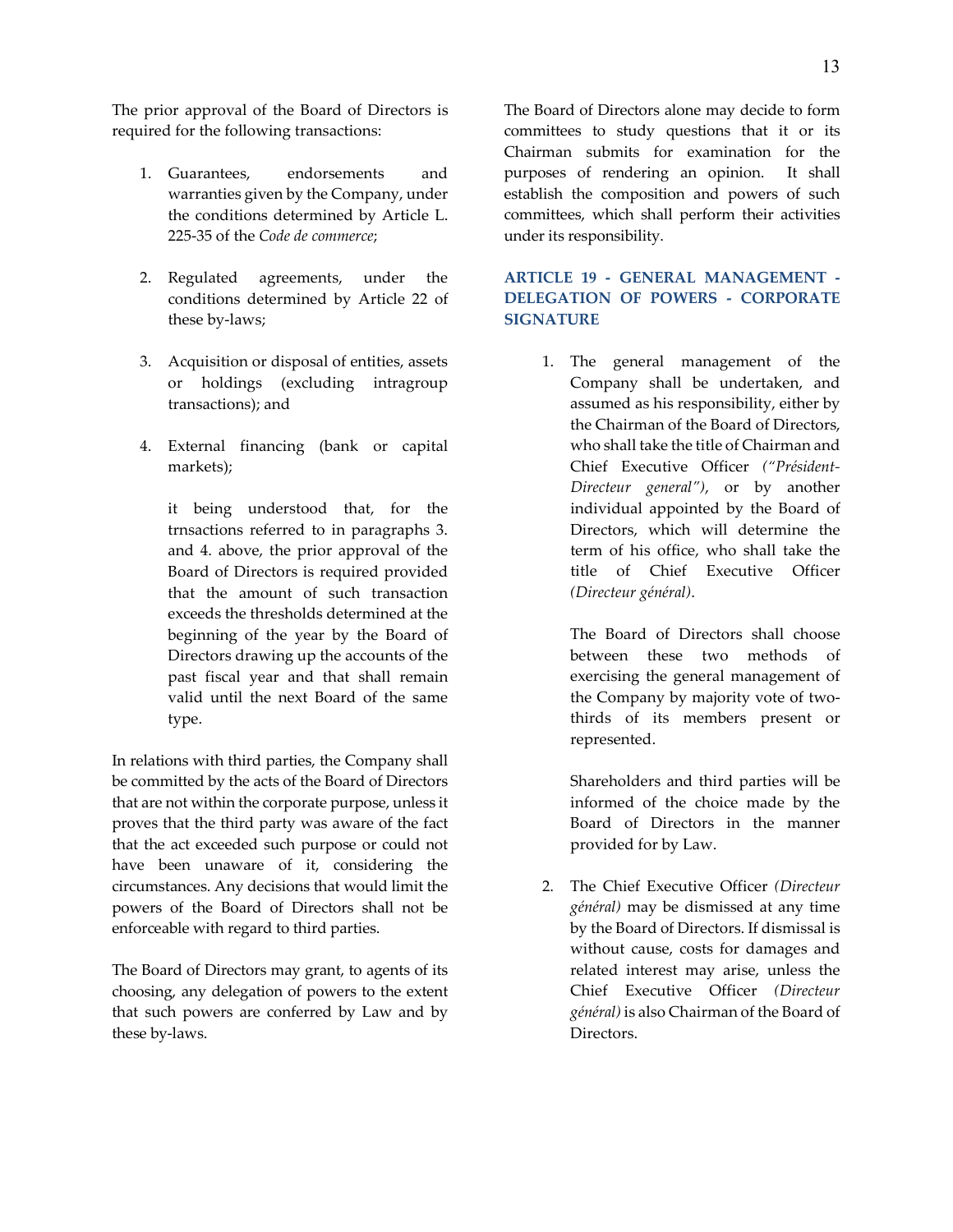3. The Chief Executive Officer *(Directeur général)* shall be vested with the broadest powers to act under any circumstance on behalf of the Company. He shall exercise these powers within the limits of the corporate purpose and subject to the powers expressly attributed by Law to the shareholders meetings and the Board of Directors.

> The Chief Executive Officer *(Directeur général)* represents the Company in its relations with third parties. Any limitation on these powers decided by decision of the Board of Directors is not enforceable with regard to third parties. In relations with third parties, the Company shall be committed by acts of the Chief Executive Officer *(Directeur général)*, notwithstanding that such acts may not be within the corporate purpose, unless the Company proves that the third party was aware of the fact that the act exceeded such purpose or could not have been unaware of it, considering the circumstances, it being understood that the publication of these by-laws alone does not suffice to constitute such proof.

> The Chief Executive Officer *(Directeur général)*, as well as *directeurs généraux délégués*, may grant to the agents of their choosing any delegation of powers to the extent that such powers are conferred by law and by these by-laws. In accordance with Article 706-43 of the French code of criminal procedure ("*Code de procédure pénale*"), the Chief Executive Officer *(Directeur général)* may delegate to any person of his choice the power to represent the Company in criminal proceedings which may be instituted against the Company.

- 4. Upon the recommendation of the Chief Executive Officer *(Directeur général)*, the Board of Directors may appoint one or more natural persons, whether or not directors, to assist the Chief Executive Officer *(Directeur général)* under the title of *directeur général délégué* (meaning deputy of Chief Executive Officer *(Directeur général)*. The maximum number of *directeurs généraux délégués* that may be appointed is five.
- 5. The Chief Executive Officer *(Directeur général)* and *directeurs généraux délégués* must not be more than seventy-five years of age. If the Chief Executive Officer *(Directeur général)* or a *directeur général délégué* in office comes to exceed that age, he shall be considered to have resigned automatically.
- 6. Each *directeur general délégué* can be dismissed at any time by the Board of Directors, upon proposal from the Chief Executive Officer *(Directeur général)*. If dismissal is without cause, costs for damages and related interest may result. In the event of death, resignation or dismissal of the Chief Executive Officer *(Directeur général)*, any *directeur general délégué* shall retain, unless otherwise decided by the Board of Directors, his or her responsibilities and powers until the new Chief Executive Officer *(Directeur général)* is appointed.

In agreement with the Chief Executive Officer *(Directeur général)*, the Board of Directors determines the scope and duration of the powers vested in the each *directeur general délégué*. With respect to third parties, each *directeur général délégué* shall have the same powers as the Chief Executive Officer *(Directeur général)*.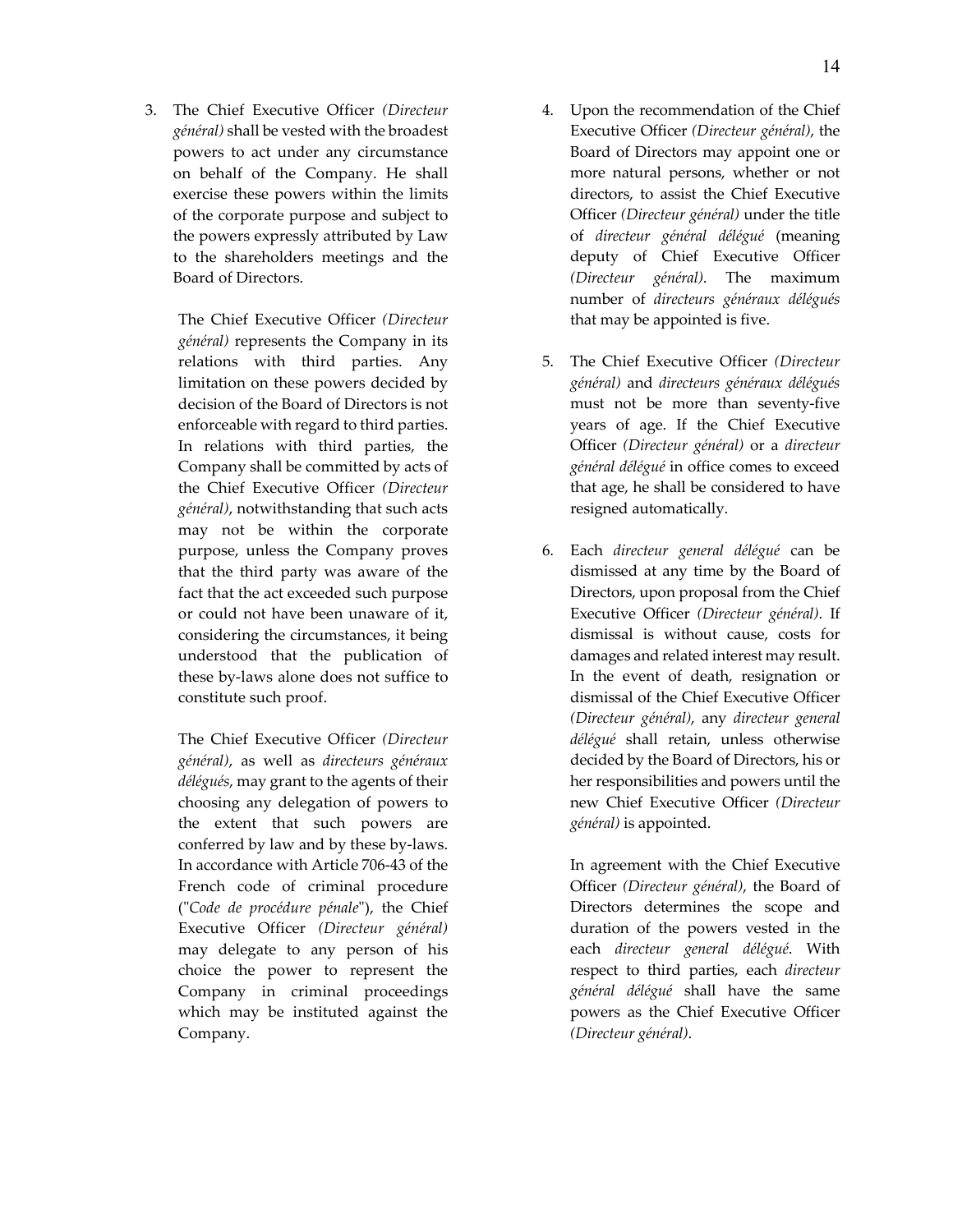**ARTICLE 20 - COMPENSATION OF DIRECTORS, THE CHAIRMAN OF THE BOARD OF DIRECTORS, THE VICE-CHAIRMAN, SENIOR MANAGEMENT, AGENTS OF THE BOARD OF DIRECTORS AND MEMBERS OF COMMITTEES**

1. Shareholders at shareholders meetings may allocate a fixed annual sum to the Directors, in compensation for their duties, through director's fees.

> The Board of Directors shall distribute such compensation freely among its members and may also decide that directors who are members of the Committees that the Board creates shall receive a part of director's fees higher than that of other Directors.

- 2. The compensation of the Chairman of the Board of Directors and the compensation of the Chief Executive Officer *(Directeur général)*, and, as the case may be, the compensation of the Vice‑Chairman and the Directeurs généraux délégués, shall be determined by the Board of Directors. It may be fixed or proportional, or both.
- 3. Under the conditions provided by Law, the Board of Directors may allocate exceptional compensation for tasks or mandates entrusted to Directors, and especially when those Directors are also members of the Committees created by the Board. The Board of Directors may also authorize the reimbursement for costs and expenses incurred by the Directors in the interest of the Company.
- 4. No compensation, whether permanent or not permanent, may be paid to Directors other than those who are also members of the General Management and those bound to the Company by an employment contract under the conditions provided by Law.

# **ARTICLE 21 - LIABILITY OF DIRECTORS AND GENERAL MANAGEMENT**

The Directors or Chief Executive Officer *(Directeur général)* of the Company shall be liable to the Company or to third parties, for violations of applicable provisions of the Law governing corporations, for violations of these by-laws, and for mismanagement, all under the conditions and subject to the penalties provided for by Law.

#### **ARTICLE 22 - REGULATED AGREEMENTS**

All agreements, whether direct or through an intermediary, between the Company and one of its directors, its Chief Executive Officer, one of its Deputy Chief Executive Officers, one of its shareholders with more than 10% of the voting rights, or in the case of shareholder that is a company, the Company that controls it, within the meaning of Article L. 233-3 of the French Commercial Code must be submitted to the Board of Directors for prior authorization.

The same applies to agreements in which one of the persons referred to in the previous paragraph has an indirect interest.

Prior authorization is also required for any agreement between the Company and another company if one of the latter's directors, Chief Executive Officer or one of the Deputy Chief Executive Officers is the owner, partner with unlimited liability, general manager, director, member of the Supervisory Board, or in general terms, a senior manager of that company.

For the prior authorization of the Board of Directors to be given, reasons must be given to justify the agreement, based on its interest to the Company, and in particular, the financial conditions of the agreement must be specified.

The requirements set out in the previous paragraphs are not applicable to agreements relating to current operations and signed under normal conditions, nor to agreements entered into with a company in which the Company directly or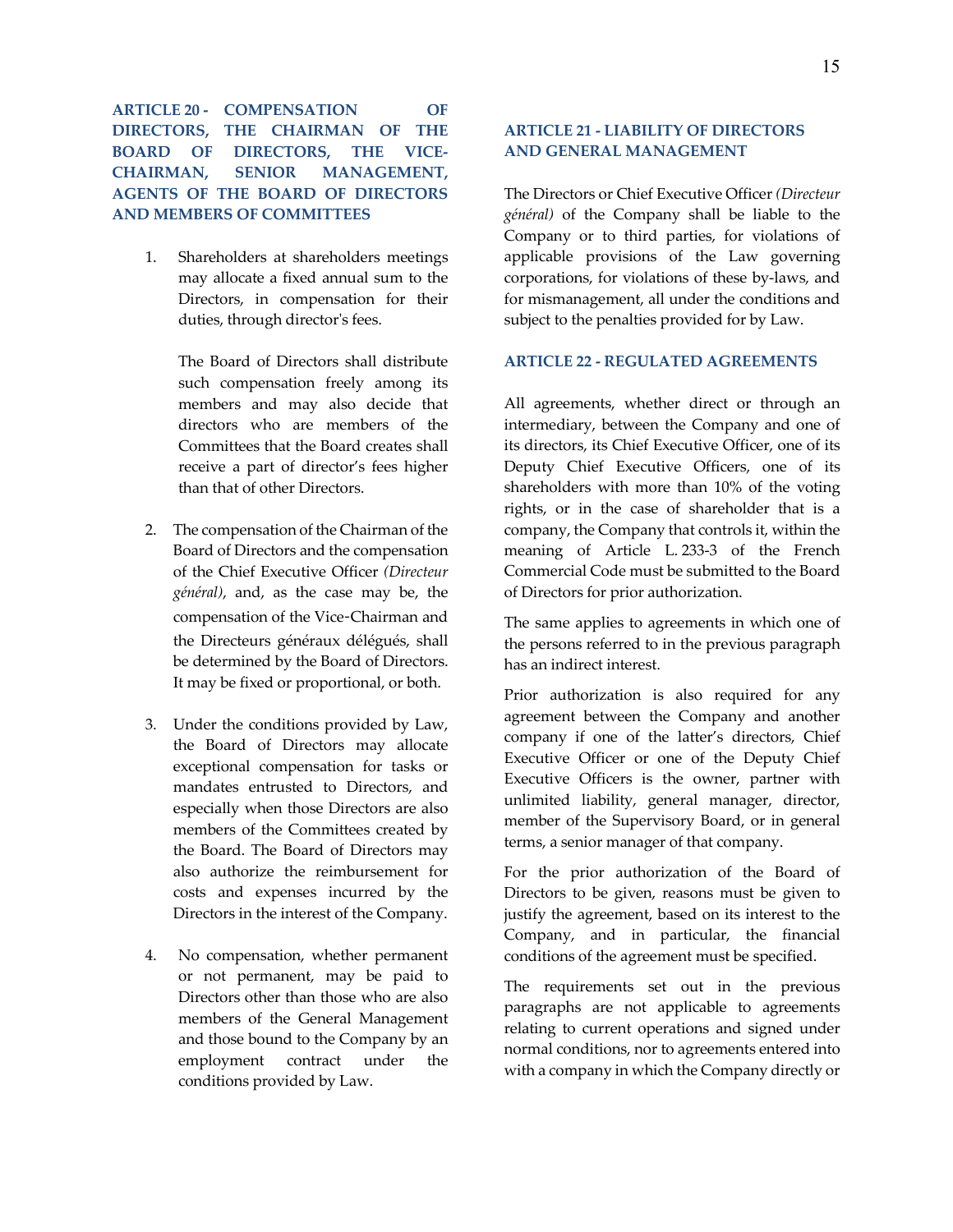indirectly holds 100% of the share capital under the conditions stipulated under the law.

The provisions of Articles L. 225-40 to L. 225-42-1 of the Code de commerce shall apply to these agreements.

## **ARTICLE 23 - INDEPENDENT AUDITORS**

At least two principal independent auditors shall be appointed to perform the audits of the Company as provided under the Law.

Their permanent task shall be, without any interference in the management of the Company, to audit the books and the assets of the Company and to oversee the accuracy and genuineness of the corporate financial statements.

The independent auditors must be summoned to all shareholders meetings and to the meetings of the Board of Directors in which the accounts of the past fiscal year, or the semi current fiscal year, are drawn up.

#### **TITLE IV**

#### **SHAREHOLDERS MEETINGS**

# **ARTICLE 24 - NATURE OF SHAREHOLDERS MEETINGS**

The decisions of shareholders shall be made at shareholders meetings.

Ordinary shareholders meetings shall be those that are held to make any decisions that do not amend the by-laws.

Extraordinary shareholders meetings shall be those called to decide or authorize direct or indirect amendments to the by-laws.

Special shareholders meetings shall be held to assemble shareholders of a specific class, should one be created, to rule on a change in the rights pertaining to the shares in that class.

Deliberations of shareholders meetings shall be binding for all shareholders, even those who are absent, in disagreement or unavailable.

# **ARTICLE 25 - NOTICE OF MEETING AND PROCEDURE OF SHAREHOLDERS MEETINGS**

Shareholders meetings shall be called either by the Board of Directors or, failing that, by the independent auditor(s). One or more shareholders who together hold at least 10% of the subscribed capital may also (i) request the Board of Directors to call and (ii) set the agenda of such shareholders meeting. The request to convene the meeting shall set out the items to be put on the agenda.

During the liquidation period, shareholders meetings shall be called by the liquidators.

Shareholders meetings shall be held at the principal office or at any other location indicated in the notice of meeting.

Notice shall be given by a summons published in a journal of legal notices of the *département* in which the principal office is located and in the *Bulletin des Annonces Légales Obligatoires.*Shareholders who have held registered shares for at least one month on the date of publication of the notice of such meeting shall also be called to all shareholders meetings by regular mail or, at their request and at their expense, by registered letter or by any other means authorized by Law.

Shareholders meetings may not be held fewer than 15 days after the notice of meeting is published or after the letter is sent to the registered shareholders.

When a shareholders meeting cannot duly deliberate, because it fails to meet the required quorum, a second shareholders meeting and, if required, an extended second shareholders meeting, shall be called under the same form as the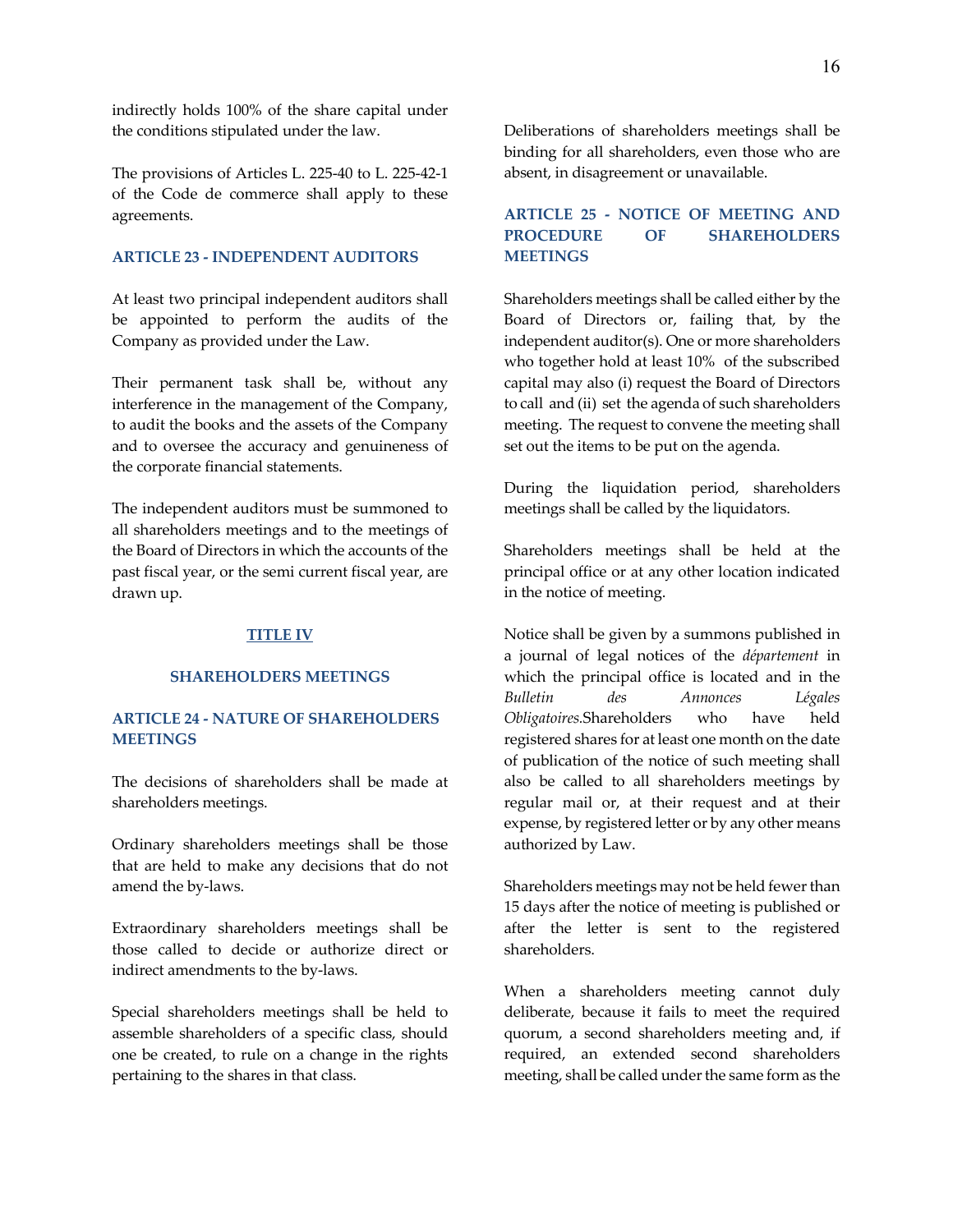first one and the notice of such meeting shall state the date of the first meeting and reproduce its agenda.

#### **ARTICLE 26 - AGENDA**

- 1. The agenda for a shareholders meeting shall be drawn up by the Board of Directors, if notice of the meeting is prepared by the Board of Directors, or by the author of the notice if other than the Board of Directors.
- 2. One or more shareholders, representing at least the required percentage of the registered capital, as well as the workers' committee of the Company, shall have the authority to request, under the conditions provided by the Law, that draft resolutions be placed on the agenda. One or more shareholders, representing at least the required percentage of the share capital, also have the possibility to require the inclusion of matters on the agenda in accordance with the Law.
- 3. A shareholders meeting may not deliberate on a matter that is not on the agenda, which agenda may not be changed on second convocation. However, in any instance, a shareholders' meeting may remove one or more Directors and replace them.

## **ARTICLE 27 - ADMISSION TO SHAREHOLDERS MEETINGS - PROXIES**

- 1. Every shareholder has the right to participate in the General Meeting of Shareholders and to vote either in person or by proxy, provided his/her shares are fully paid-up, and:
- for holders of registered shares: that they are listed in the registered share accounts held by the Company or its

intermediary at 0:00 a.m. Paris time two business days prior to the meeting;

- for holders of bearer shares: that they are recorded in a bearer securities account maintained by the accredited intermediary (bank, financial institution or stockbroking firm) at 0:00 a.m. (Paris time) two business days prior to the meeting, and in possession of a shareholder certificate provided by the latter.
- 2. Any shareholder may vote by correspondence using a form that may be sent to him under the conditions stated in the notice of the shareholders meeting. This form, duly completed, must reach the Company at least three days before the date of the shareholders meeting; otherwise, the information set forth therein shall not be taken into account.
- 3. A shareholder may be represented in accordance with the terms established by the Law . Legal representatives of legally incapacitated shareholders and shareholders who are legal entities shall be represented by physical persons authorized to represent them with respect to third parties or by any person to whom said physical persons have delegated their power of representation.
- 4. A shareholder not domiciled in France, within the meaning of Article 102 of the French *Code civil*, may be represented at the shareholders meeting by an intermediary registered under the conditions provided by the Law. This shareholder is therefore considered present at the meeting for the calculation of a quorum and a majority.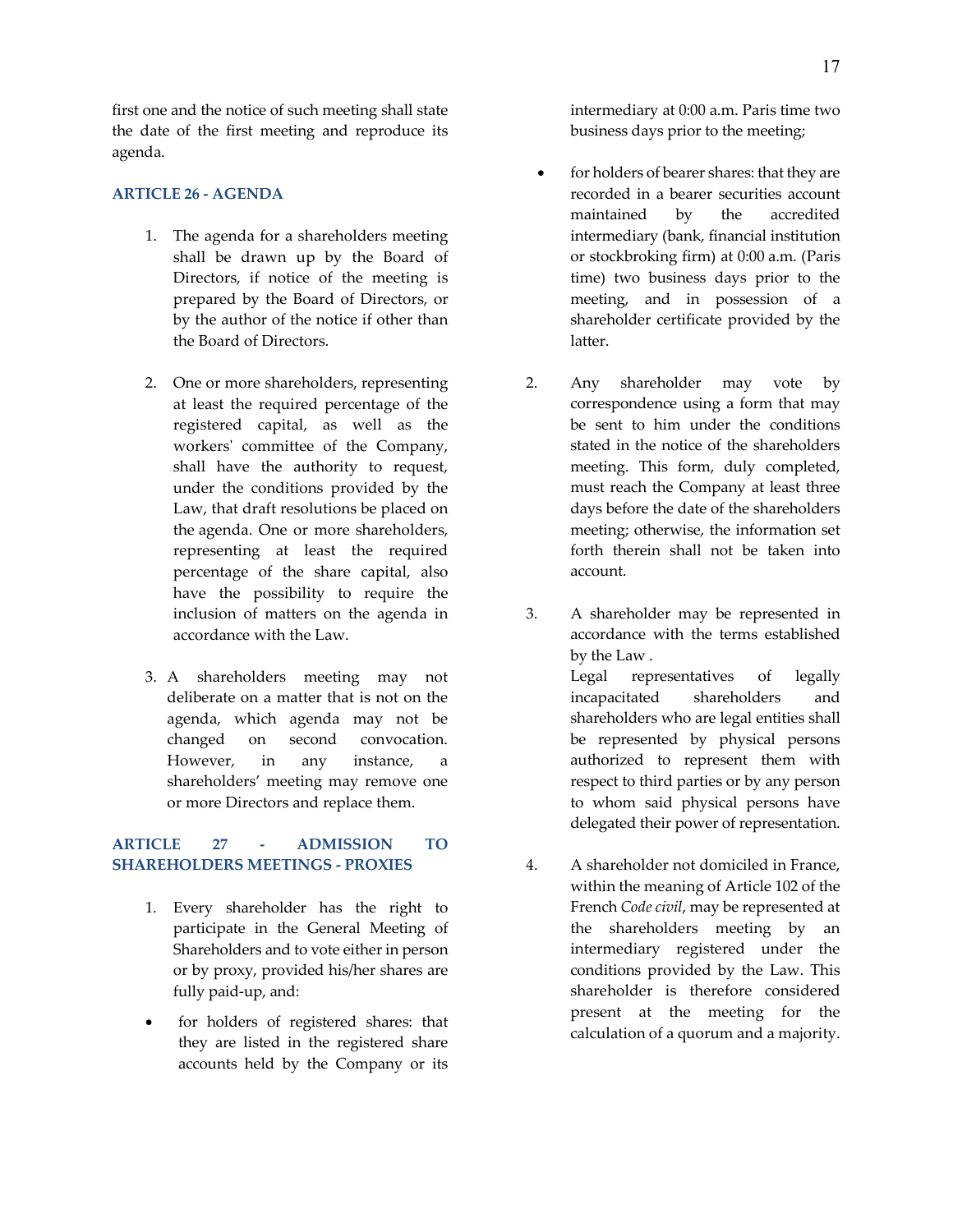5. If the Board of Directors so decides when the meeting is called, any shareholder may participate and vote at meetings by videoconference or by other means of telecommunication permitting identification and effective participation of the shareholder, under the conditions and following the methods provided for by the Law. Such shareholder will therefore be represented for the calculation of a quorum and a majority of the shareholders.

# **ARTICLE 28 - PROCEDURE OF SHAREHOLDERS MEETING - OFFICERS - MINUTES**

- 1. An attendance sheet shall be initialed by the attending shareholders and by an attorney, to which shall be attached the proxies given to each agent as well as any absentee ballots. It shall be certified as accurate by the officers of the shareholders meeting.
- 2. Shareholders meetings shall be chaired by the Chairman of the Board of Directors. In his absence, such meetings are chaired by the Vice-Chairman or by a Director specifically delegated by the Board of Directors for that purpose.

If the meeting is called by the independent auditors or by an agent, the shareholders meeting shall be chaired by the author of the notice. Otherwise, the shareholders meeting shall itself elect its Chairman.

Two shareholders, present and in agreement, who represent, both for themselves and as agents, the greatest number of votes shall act as vote counters.

The officers thus designated shall appoint a Secretary, who need not be a shareholder.

3. Deliberations of shareholders meetings shall be recorded in minutes signed by the officers of the meeting and entered in a special register as prescribed by Law. Copies or extracts of such minutes shall be validly certified under the conditions set by Law.

## **ARTICLE 29 – QUORUM — VOTE**

1. The quorum shall be calculated based on all shares comprising the registered capital, except at special shareholders meetings, where it shall be calculated based on all shares of the class involved, less shares without voting rights as prescribed by Law.

> In the event of absentee voting, only ballots duly completed and received by the Company at least three days prior to the date of the meeting shall be taken into account for calculating the quorum.

2. The voting right attached to beneficially-owned shares or bareowned shares shall be proportional to the percentage of the capital that they represent. Each share shall give the right to one vote.

> Nevertheless, a double voting right is attached to all fully paid-up shares for which a nominative registration is established for at least two years in the name of the same holder. In case of capital increase by incorporation of reserves, profits or premiums, this double voting right will be attached, on the date of their issue, to nominative shares newly allotted to a shareholder in consideration for its old shares entitling him to such right.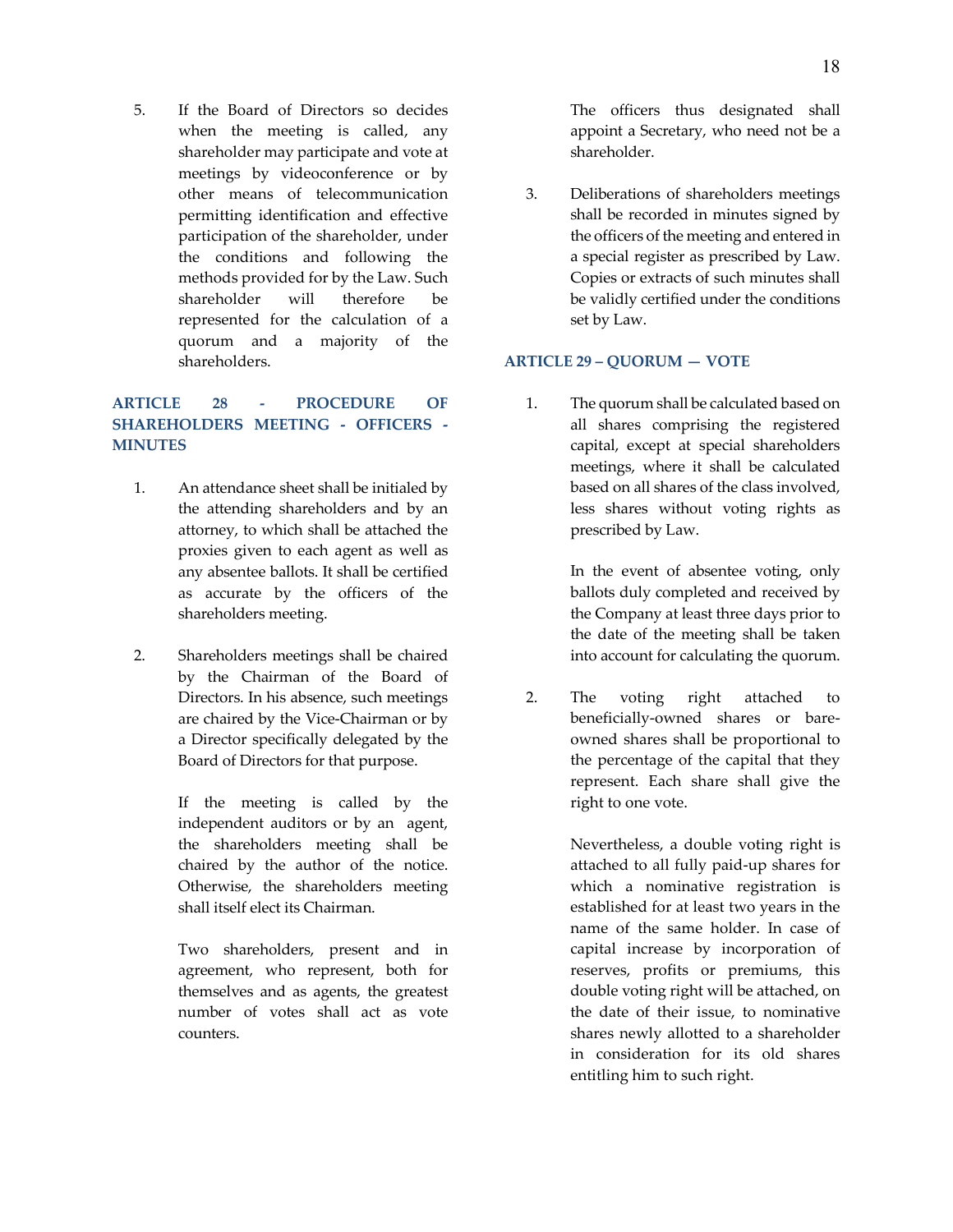3. Voting shall be by show of hands, or by roll call, or secret ballot, as decided by the officers of the shareholders meeting or the shareholders.

> As provided in Article 28 above, voters may also vote by absentee ballot, or if the case arises, by videoconference or by any other means of communication permitting the identification of the shareholder, and under conditions and following the methods provided for by the Law.

> For the calculation of the majority, the votes cast shall not include votes attaching to shares in respect of which the shareholder has not taken part in the vote or has returned a blank or spoilt ballot paper.

> Only absentee ballots duly completed and received by the Company at least three days prior to the date of the meeting shall be taken into account for calculating the majority.

# **ARTICLE 30 - ORDINARY SHAREHOLDERS MEETING**

An ordinary shareholders meeting shall make any decisions that exceed the powers of the Board of Directors and which do not amend the by-laws. An ordinary shareholders meeting shall meet at least once per year, within six months of the close of the fiscal year, to approve the capital and, as the case may be, the consolidated accounts of that fiscal year, subject to extension of this deadline by decision of a court of law.

Upon first notice, an ordinary shareholders meeting shall deliberate validly only if the shareholders present and represented, or voting by absentee ballot and, if the case arises, by videoconference or by any other means of telecommunication permitting their identification and their effective participation to the shareholders meeting in compliance with the Law, possess at least one-fifth of the shares with voting rights. No quorum shall be required on the second notice.

The ordinary shareholders meeting shall rule by the majority of the votes validly cast. For the calculation of the majority, the votes cast shall not include votes attaching to shares in respect of which the shareholder has not taken part in the vote or has returned a blank or spoilt ballot paper.

# **ARTICLE 31 - EXTRAORDINARY SHAREHOLDERS MEETING**

An extraordinary shareholders meeting may amend any provisions of the *by-laws* and notably may decide to convert the Company into a corporation ("*société anonyme*"). It may not, however, increase the liabilities of the shareholders unless it is the result of transactions involving a consolidation of shares validly effectuated.

An extraordinary shareholders meeting may deliberate validly only if the shareholders present or represented, or voting by absentee ballot and, if the case arises, by videoconference or by any other means of telecommunication permitting their identification and their effective participation to the shareholders meeting in compliance with the Law, possess at least, on first notice, a quarter of the shares and, on second notice, one fifth of the shares with voting rights. In the absence of such quorum, the second extraordinary shareholders meeting may be postponed to a later date up to two months following the date for which it was called.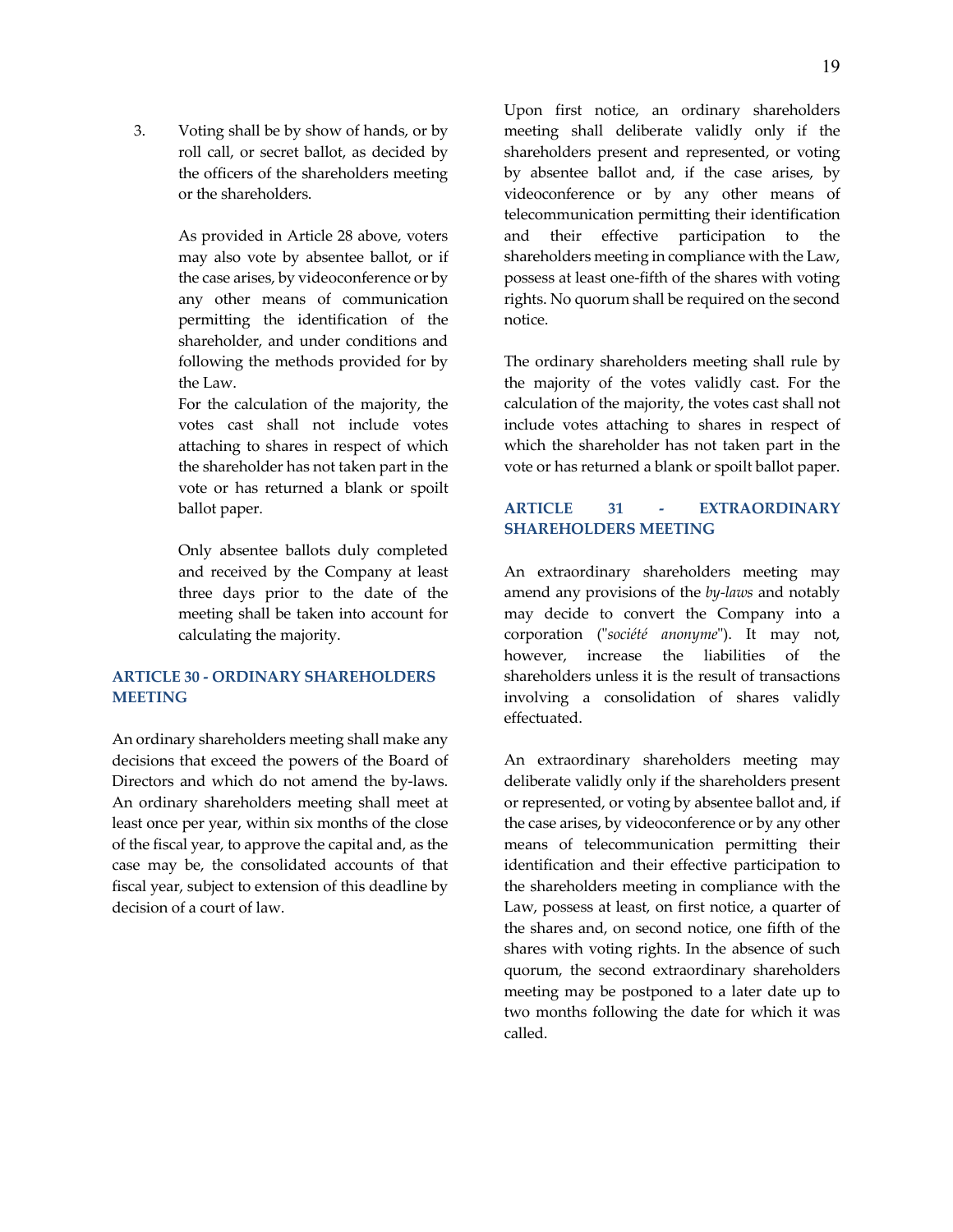An extraordinary shareholders meeting shall rule by two-thirds majority of the validly cast votes, unless otherwise provided by the Law, particularly in a capital increase by incorporation of reserves, profits or share premiums, in which case the shareholders deliberate at quorum and majority required for Ordinary shareholders meeting. For the calculation of the majority, the votes cast shall not include votes attaching to shares in respect of which the shareholder has not taken part in the vote or has returned a blank or spoilt ballot paper.

In the case of extraordinary shareholders meetings that are constitutive in nature (*i.e.,* those called to deliberate over the approval of a contribution in kind or the granting of a special benefit), the contributor or the beneficiary, whose shares shall not be taken into account for calculating the majority, shall have no right to vote neither for himself nor as agent.

#### **ARTICLE 32 - SPECIAL MEETINGS**

If there are several classes of shares, no change may be made to the rights of the shares of one such class, without the due vote of an extraordinary shareholder meeting open to all shareholders and, in addition, without also a due vote of a special meeting open only to the owners of the shares of the class in question.

The special meeting may deliberate validly only if the owners of the shares of the class in question, present or represented, or voting by absentee ballot and, as the case may be, by videoconference or by any other means of telecommunication permitting their identification and their effective participation to the shareholders meeting in compliance with the Law, possess at least, on first notice, one third of the shares with voting rights and, on second notice, one fifth of the shares with voting rights. In the absence of such quorum, the second meeting may be postponed to a later date up to two months following the date for which it was called.

A special meeting shall rule by two-thirds majority of the validly cast votes. For the calculation of the majority, the votes cast shall not include votes attaching to shares in respect of which the shareholder has not taken part in the vote or has returned a blank or spoilt ballot paper.

## **ARTICLE 33 - SHAREHOLDER RIGHT OF DISCLOSURE**

Any shareholder shall have the right to obtain, under the conditions and at the times set by Law, disclosure of the documents necessary to enable him to make an informed decision and make a judgment as to the management and audit of the Company. The nature of such documents and the conditions of their conveyance or disclosure shall be determined by the Law.

#### **TITLE V**

# **FISCAL YEAR - ANNUAL FINANCIAL STATEMENTS ALLOCATION AND DISTRIBUTION OF PROFITS - DIVIDENDS**

## **ARTICLE 34 - FISCAL YEAR**

The fiscal year shall last for 12 months. It shall commence on January 1 and end on December 31 of each year.

## **ARTICLE 35 - ANNUAL FINANCIAL STATEMENTS**

Regular accounting shall be kept of the corporate transactions pursuant to Law and commercial practice.

At the close of each fiscal year, the Board of Directors shall draw up an inventory of the various assets and liabilities. It shall also draw up the annual financial statements and, as the case may be, the consolidated financial statements.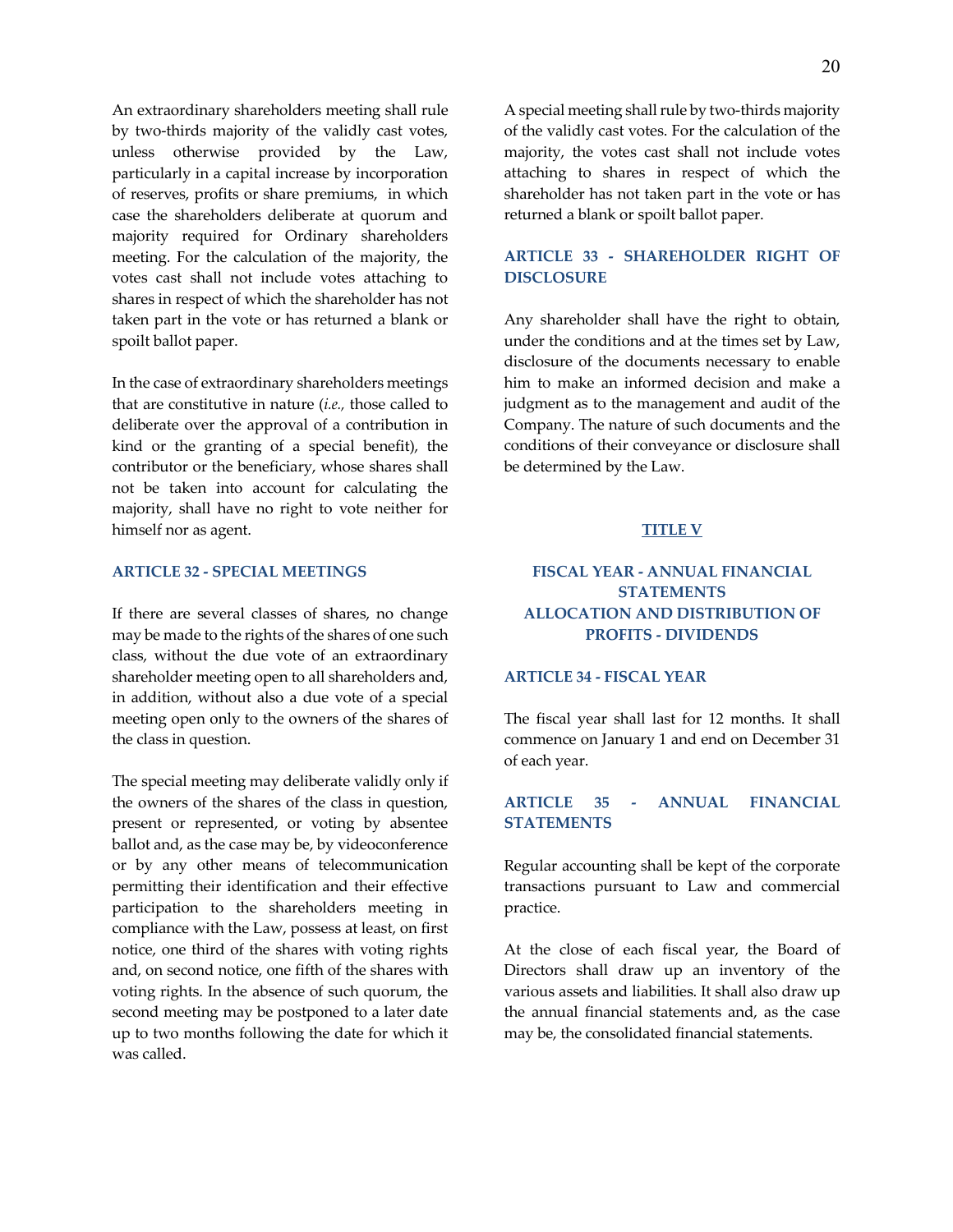The Board of Directors shall draw up forecast accounting documents under the conditions prescribed by Law.

All such documents shall be made available to the independent auditors as prescribed by the Law.

# **ARTICLE 36 - ALLOCATION AND DISTRIBUTION OF PROFITS**

In accordance with the Law, a sum is to be placed in reserve from the profit of each year less previous losses. Five percent (5%) shall be withdrawn to form the legal reserve fund; such withdrawal shall cease to be mandatory once said fund reaches one-tenth of the registered capital; it shall become mandatory once again when, for any reason, the legal reserve drops below that percentage.

The distributable profit shall consist of the fiscal year profit less prior losses and sums placed in reserve pursuant to the Law or the by-laws, plus retained earnings.

From the distributable profit, the shareholders meeting shall withdraw the sums deemed appropriate for allocation to any ordinary or extraordinary optional reserve funds, or for carry forward.

The balance, if any, shall be distributed among all the shares in proportion to the unamortized and paid-in amount thereof.

Except in the event of a decrease in capital, no distribution may be made to shareholders when the shareholders' equity is below, or as a result of such distribution might fall below, the level of equity (including reserves) which the Law or the by-laws do not allow to be distributed.

The shareholders meeting may decide to distribute sums withdrawn from the reserves that are at their disposal, either to furnish or complete a dividend, or as an exceptional distribution; in such case, the decision shall expressly state the

reserve items from which the withdrawals are made. However, dividends shall first be distributed from the fiscal year's distributable profit.

Following the approval of the accounts by the shareholders meeting, any losses shall be entered in a special account to be charged to the profits of subsequent fiscal years until the losses are paid off.

## **ARTICLE 37 - PAYMENT OF DIVIDENDS**

The payment procedures for cash dividends shall be set by the shareholders meeting or, failing that, by the Board of Directors.

In either case, cash dividends must be paid within a maximum period of nine months of the end of that fiscal year, unless otherwise authorized by a court order.

If a balance sheet prepared during the course of, or at the end of, an accounting period and certified by the independent auditors shows that the Company has made a profit since the closing of the previous accounting period and after deduction of any necessary amortization, depreciations and reserves, and after deduction of any losses carried forward from prior periods and the sums allocated to reserves in accordance with the Law, interim dividends may be distributed before the accounts for the financial year are approved. The amount of such interim dividends shall not exceed the amount of the profit thus defined.

The shareholders meeting that approve the fiscal year's financial statements shall have the authority to give each shareholder, under the conditions of the Law, the option of payment in cash or in stock for all or part of the dividend or interim dividends distributed.

The Company may not demand any recovery of a dividend, unless the distribution was made in violation of the Law and if the Company establishes that the beneficiaries were aware of the irregular nature of such distribution at the time it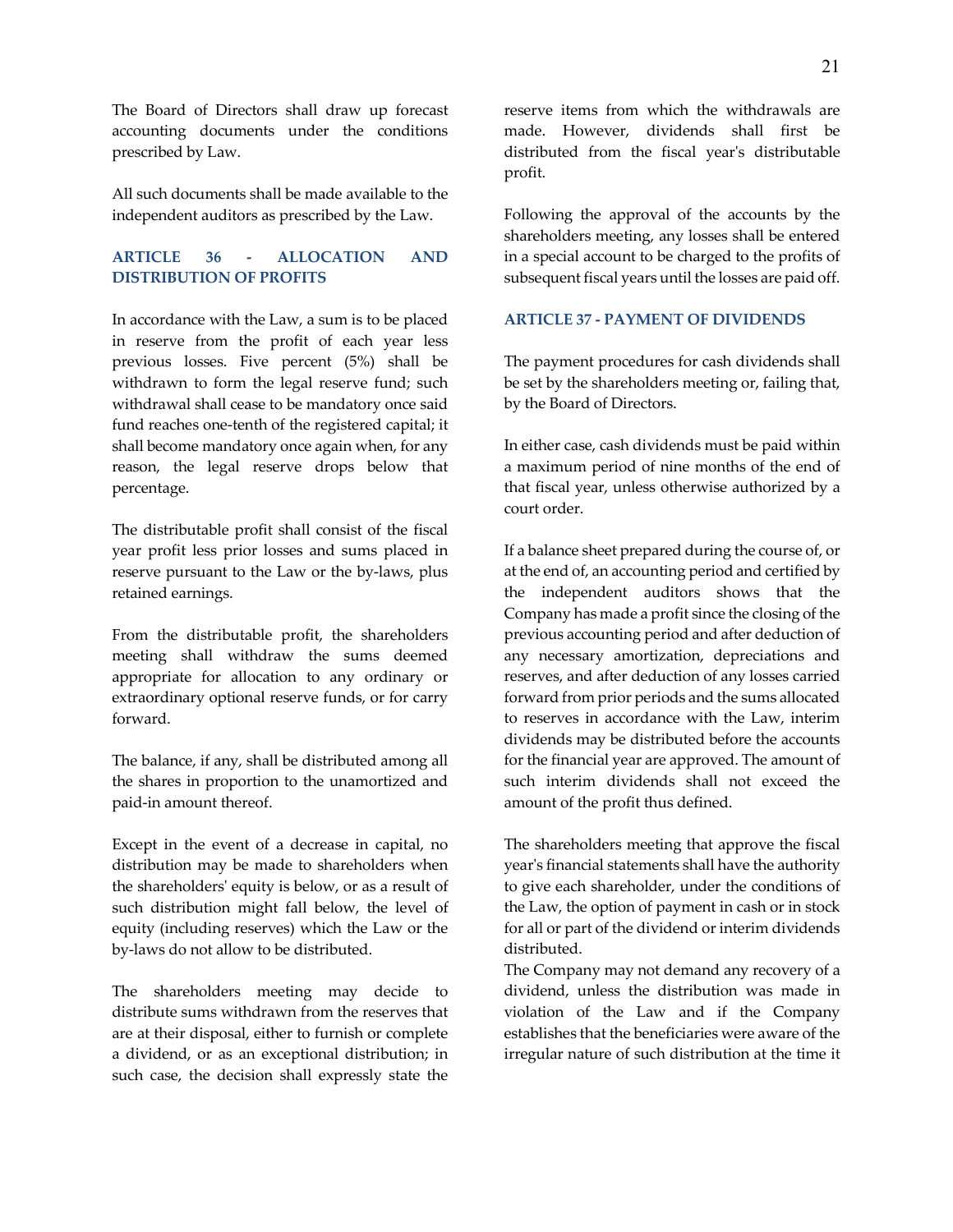was made or could not have been unaware of it considering the circumstances.

The action for recovery shall be barred three years after the payment of such dividends. Dividends not claimed within five years of their payment lapse.

#### **TITLE VI**

## **SERIOUS LOSSES - DISSOLUTION - LIQUIDATION**

# **ARTICLE 38 - SHAREHOLDERS' EQUITY LESS THAN HALF OF REGISTERED CAPITAL**

If, due to losses recorded in the accounts, the Company's shareholders' equity becomes less than one half of the registered capital, the Board of Directors must, within four months following the approval of the financial statements showing such losses, call an extraordinary shareholders meeting to decide whether it is appropriate to dissolve the Company early.

If the dissolution is not pronounced, subject to the provisions of the Law regarding minimum registered capital and within the time period set by Law, the registered capital must be reduced by an amount equal to the amount of the losses that could not be charged to the reserves, if within that time period the shareholders' equity has not been restored to a value at least equal to one half of the registered capital.

In all cases, the decision of the shareholders meeting must undergo the publication formalities required by the provision of the Law applicable.

If these provisions are not observed, any interested party may bring legal action to dissolve the Company. The same shall hold true if the shareholders have been unable to deliberate validly.

In any event, a court may not pronounce the dissolution if, on the day of its judgment on the merits, the rectification has occurred.

#### **ARTICLE 39 - DISSOLUTION - LIQUIDATION**

Aside from dissolution of the Company provided by Law, and barring proper extension, the Company shall be dissolved at the end of the time period set by the by-laws or pursuant to a decision of an Extraordinary shareholders meeting.

One or more liquidators shall then be appointed by the extraordinary shareholders meeting under the quorum and majority conditions provided for ordinary shareholders meetings.

The liquidator shall represent the Company. All Company assets shall be sold off and the liabilities shall be paid by the liquidator, who shall be vested with the broadest powers.

The liquidator shall then distribute the available balance.

The shareholders meeting may authorize the liquidator to continue the business in progress or to undertake new business for the needs of the liquidation.

The net assets existing after paying back the nominal value of the shares shall be distributed equally among all shareholders.

If all shares are held by one party, any decision as to dissolution, whether it is voluntary or courtordered, shall entail the transfer of the corporate assets to the single shareholder, under the conditions provided by Law, and there shall be no need for liquidation.